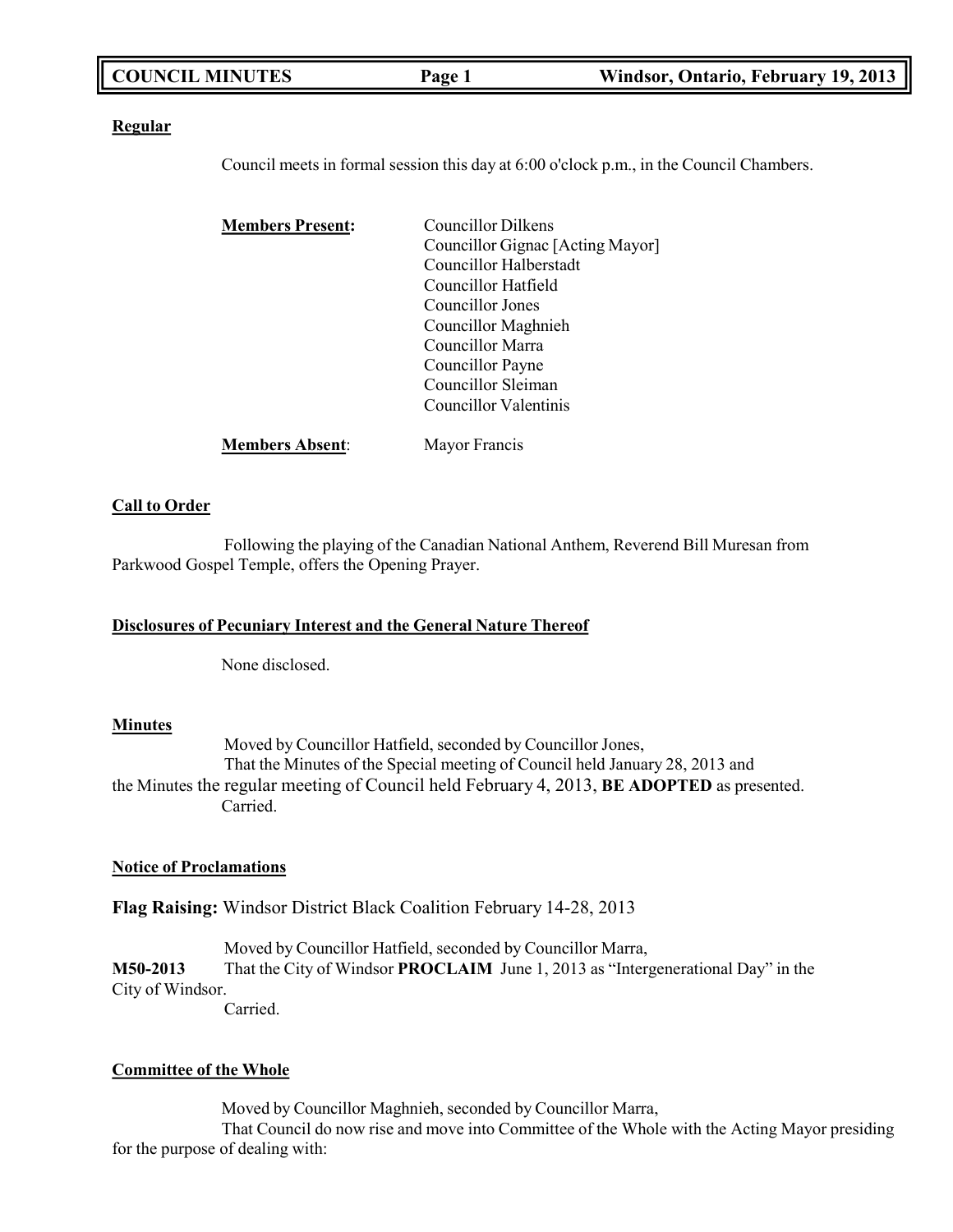- (a) communication items;
- (b) consent agenda;
- (c) hearing requests for deferrals or referrals of any items of business;
- (d) hearing presentations and delegations;
- (e) consideration of business items;
- (f) consideration of Committee reports:
	- (i) **Report of Special In-Camera Meeting or other Committee as may be held prior to Council** (if scheduled); and
	- (ii) **Report of the Striking Committee** of its meeting held February 4, 2013

(g) consideration of by-laws 106-2012 and 23-2013 through 29-2013 (inclusive). Carried.

# **Communications**

Moved by Councillor Payne, seconded by Councillor Sleiman,

**M51–2013** That the following Communication Items 1 to 13, 15 to 19, 21 and 22 inclusive, as set forth in the Council Agenda **BE REFERRED** as noted except Communication No. 14 which is to be received and that Administration convene a meeting of affected nearby residents as part of the Site Plan Application Process; and No. 20 which is dealt with as follows:

# **Communication No. 20:**

Moved by Councillor Halberstadt, seconded by Councillor Dilkens,

**M52-2013** That the report of the Chief Financial Officer and City Treasurer dated February 5, 2013 entitled "2013 Assessment Update and General Tax Policy Framework" **BE RECEIVED** for information and further, that Administration, in conjunction with the Windsor Business Improvement Area Advisory Committee convene an information meeting for businesses on this subject matter.

Carried.

# **ACEA/11600**

| <b>Item</b>                 | From                                                                                                            | <b>Description</b>                                                                                                                                                                                                                             |
|-----------------------------|-----------------------------------------------------------------------------------------------------------------|------------------------------------------------------------------------------------------------------------------------------------------------------------------------------------------------------------------------------------------------|
| 1                           | Ministry of Community<br>and Social Services                                                                    | One-time Funding for Transition to the Community Homelessness<br>Prevention Initiative (CHPI).<br><b>Executive Director, Housing &amp; Children's Services</b><br><b>Chief Financial Officer &amp; City Treasurer</b><br>Note & File<br>GP2013 |
| $\mathcal{D}_{\mathcal{L}}$ | Ministry of<br>Infrastructure<br>Ministry of<br>Transportation<br>Ministry of<br>Municipal Affairs<br>& Housing | Notice that the Ministry of Transportation's Connecting Link Program has<br>been discontinued.<br><b>City Engineer</b><br>Chief Financial Officer & City Treasurer<br>Note & File<br><b>GM2013</b>                                             |
| 3                           | Federation of Canadian<br>Municipalities (FCM)                                                                  | Speech by the Minister of Finance to the Economic Club of Canada re:<br>upcoming 2013 budget.<br><b>City Engineer</b><br><b>Chief Financial Officer &amp; City Treasurer</b><br>Note & File<br><b>GP2013</b>                                   |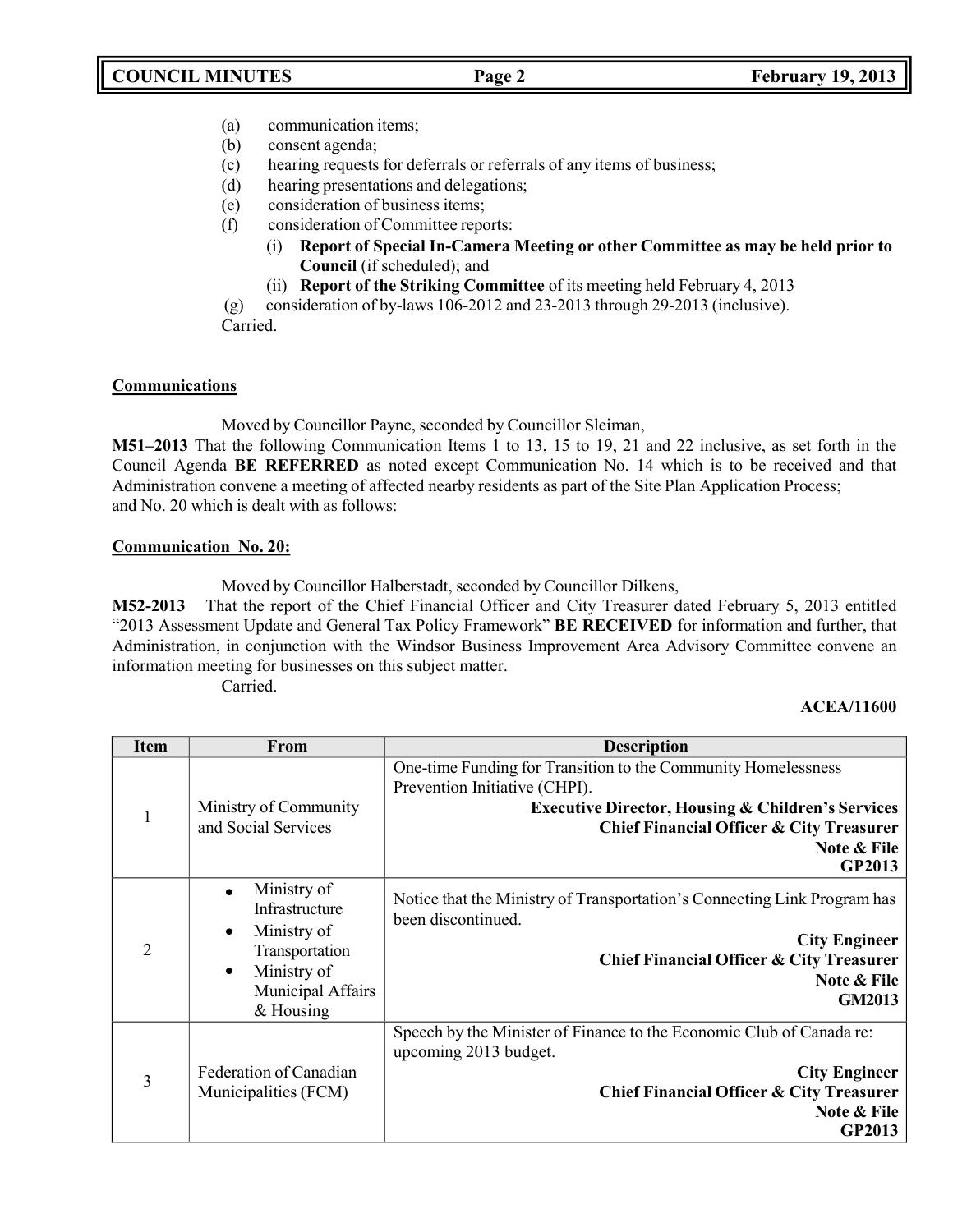# **COUNCIL MINUTES Page 3 February 19, 2013**

|                |                                                | AMO Calls for a More Efficient, Accountable and Transparent Interest                                                                   |
|----------------|------------------------------------------------|----------------------------------------------------------------------------------------------------------------------------------------|
|                | Association of                                 | Arbitration System.<br><b>Executive Director of Human Resources</b>                                                                    |
| $\overline{4}$ | Municipalities of Ontario                      | <b>City Solicitor</b>                                                                                                                  |
|                | (AMO)                                          | Note & File                                                                                                                            |
|                |                                                | <b>MMA2013</b>                                                                                                                         |
|                |                                                | Social Assistance Transformation in Ontario - Next Steps.                                                                              |
| 5              | Association of<br>Municipalities of Ontario    | <b>Community Development &amp; Health Commissioner</b><br>Chief Financial Officer & City Treasurer                                     |
|                | (AMO)                                          | Note & File                                                                                                                            |
|                |                                                | <b>MMA2013</b>                                                                                                                         |
|                |                                                | Notice of Public Information Centre to be held Tuesday, February 26,                                                                   |
|                |                                                | 2013 at 3:00 pm to 5:00 pm and 7:00 pm to 9:00 pm in the Town<br>Municipal Office at 917 Lesperance Road regarding improvements to the |
|                |                                                | sanitary sewage system.                                                                                                                |
| 6              | Town of Tecumseh                               | <b>City Engineer</b>                                                                                                                   |
|                |                                                | <b>City Planner</b>                                                                                                                    |
|                |                                                | Note & File<br>GM2013                                                                                                                  |
|                |                                                | Notice of Public Meeting for proposed Zoning By-Law Amendment to be                                                                    |
|                |                                                | held on Tuesday, March 12, 2013 at 6:45 p.m. in the Town Municipal                                                                     |
| $\tau$         | Town of Tecumseh                               | Office at 917 Lesperance Road.                                                                                                         |
|                |                                                | <b>City Planner</b><br><b>City Solicitor</b>                                                                                           |
|                |                                                | Note & File                                                                                                                            |
|                |                                                | ZB2013                                                                                                                                 |
|                |                                                | Request that the City of Windsor be the host city for the national team at                                                             |
|                |                                                | the 2013 World Art Games and assist the National Committee financially<br>and administratively.                                        |
| 8              | World Art Games Canada                         | <b>COUNCIL DIRECTION REQUESTED</b>                                                                                                     |
|                |                                                | <b>Chief Financial Officer &amp; City Treasurer</b>                                                                                    |
|                |                                                | <b>Executive Director of Recreation &amp; Culture</b><br><b>SR2013</b>                                                                 |
|                |                                                | Proposed Funding Cuts for Lung & Esophageal Cancer Surgeries at                                                                        |
|                | Erie St. Clair Local                           | Hotel-Dieu Grace Hospital (HDGH).                                                                                                      |
| 9              | Health Integration<br>Network (LHIN)           | <b>Community Development &amp; Health Commissioner</b><br>Note & File                                                                  |
|                |                                                | <b>MH2013</b>                                                                                                                          |
|                | Windsor-Essex Active                           | Region Ahead of the Retirement Curve as 100 Mile Group Turns Five                                                                      |
| 10             | <b>Retirement Community</b>                    | and New Resident Gains Climb.<br>Note & File                                                                                           |
|                | Initiative                                     | <b>GM2013</b>                                                                                                                          |
|                |                                                | Update on Winter Warmth program.                                                                                                       |
| 11             | <b>Union Gas</b>                               | <b>Community Development &amp; Health Commissioner</b>                                                                                 |
|                |                                                | <b>City Engineer</b><br>Note & File                                                                                                    |
|                |                                                | <b>MU2013</b>                                                                                                                          |
|                |                                                | Consent Authority Agenda Record Hearing to be held on Wednesday,                                                                       |
|                | Secretary/Treasurer<br>Committee of Adjustment | February 27, 2013, at 3:30 p.m., Room 409-400 City Hall Square East,                                                                   |
| 12             |                                                | Windsor<br>Note & File                                                                                                                 |
|                |                                                | <b>ZC2013</b>                                                                                                                          |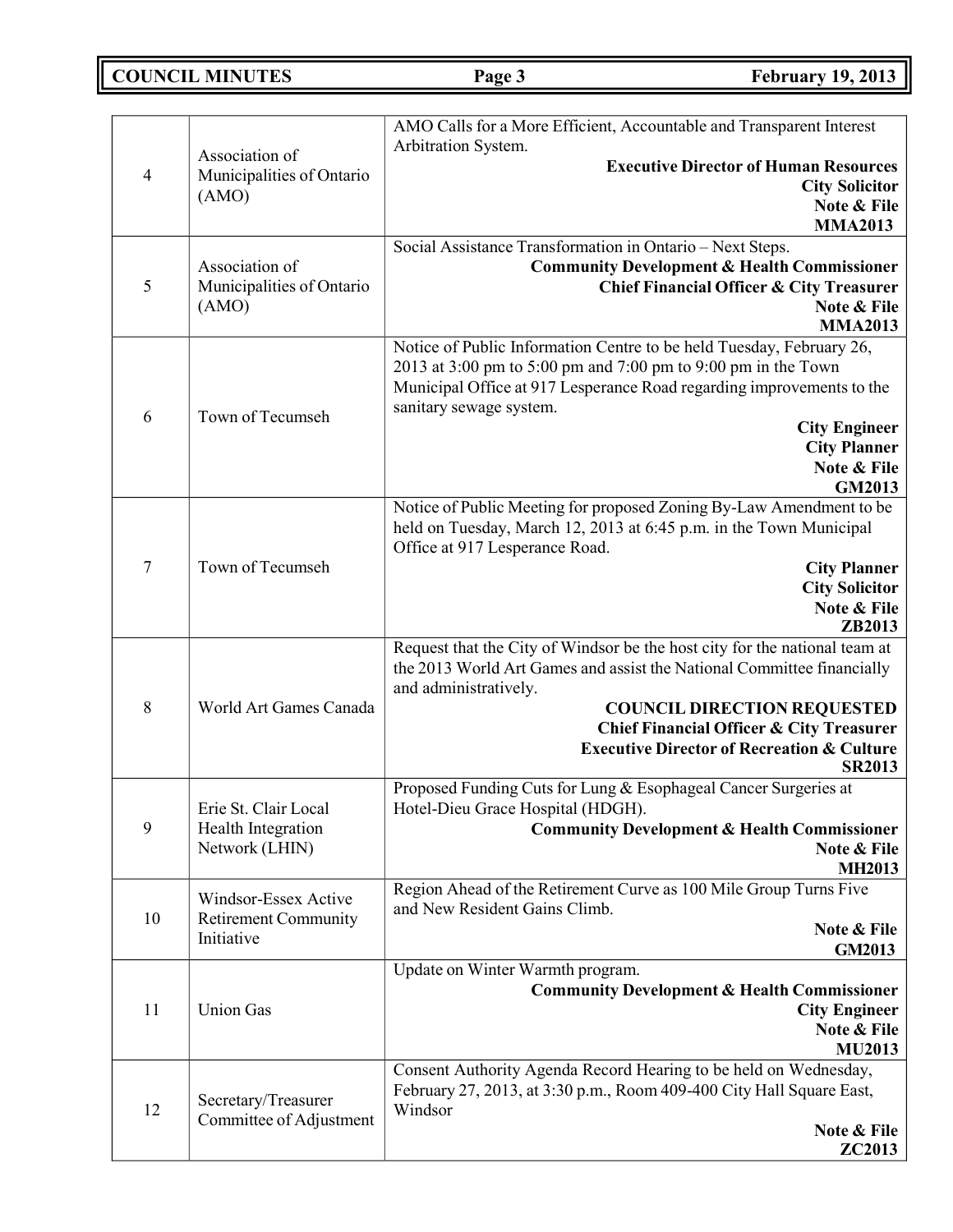**COUNCIL MINUTES Page 4 February 19, 2013**

| 13 | Manager of Urban Design                               | Application of Windsor-Essex Catholic District School Board for Site<br>Plan Approval to permit an addition and alterations to St. John Vianney<br>Catholic Elementary School located at 8405 Cedarview Street.<br>Note & File |
|----|-------------------------------------------------------|--------------------------------------------------------------------------------------------------------------------------------------------------------------------------------------------------------------------------------|
|    |                                                       | ZS/11635                                                                                                                                                                                                                       |
| 14 | Manager of Urban Design                               | Application of HVM Holdings Inc. for Site Plan Approval to permit a<br>new commercial plaza containing four separate buildings located at 250<br>Tecumseh Road East.<br>Note & File                                            |
|    |                                                       | ZS/11628                                                                                                                                                                                                                       |
| 15 | Chief Financial Officer &<br><b>City Treasurer</b>    | Elimination of the Penny.<br>Note & File<br>AF2013                                                                                                                                                                             |
| 16 | City Clerk                                            | HackWE Code Jam - Coding Competition Summary.<br>Note & File<br><b>APR2013</b>                                                                                                                                                 |
| 17 | City Clerk                                            | Educational Assistance Reserve Account - Expenditures for 2012.<br>Note & File<br>AS2013                                                                                                                                       |
| 18 | City Clerk                                            | Succession Planning Reserve Account - Expenditures in 2012.<br>Note & File<br>AS/10122                                                                                                                                         |
| 19 | <b>Community Development</b><br>& Health Commissioner | Naming Rights for the Family Aquatic Complex.<br>Note & File<br>SR/11026                                                                                                                                                       |
| 20 | Chief Financial Officer &<br><b>City Treasurer</b>    | 2013 Assessment Update and General Tax Policy Framework.<br>Note & File<br><b>ACEA/11600</b>                                                                                                                                   |
| 21 | City Planner                                          | Built Heritage Awards Presentation.<br>Note & File<br><b>MBA/2274</b>                                                                                                                                                          |
| 22 | City Engineer<br>$\sim$ $\cdot$ 1                     | Titcombe Park – Public Meeting<br>Note & File<br><b>SR2013</b>                                                                                                                                                                 |

Carried.

# **Consent Agenda**

Moved by Councillor Valentinis, seconded by Councillor Dilkens,

That the following Consent Agenda and the recommendations contained in the administrative reports **BE APPROVED** as amended:

- Item 1 Your Quick Gateway (Windsor) Inc. ("YQG") Request to Participate in Purchasing Card Programme
- Item 2 A By-Law for Bank Improvements along McKee Creek east of Sandwich Street
- Item 3 Shared IT Service for YQG
- Item 4 Ontario Sport and Recreation Communities Fund
- Item 7 Bank Account Signing Authority Changes and Documentation
- Item 12 Ratify E-Mail Poll Former Grace Site Acquisition
- Item 14 Ratification of E-Mail Poll Sprucewood Re-zoning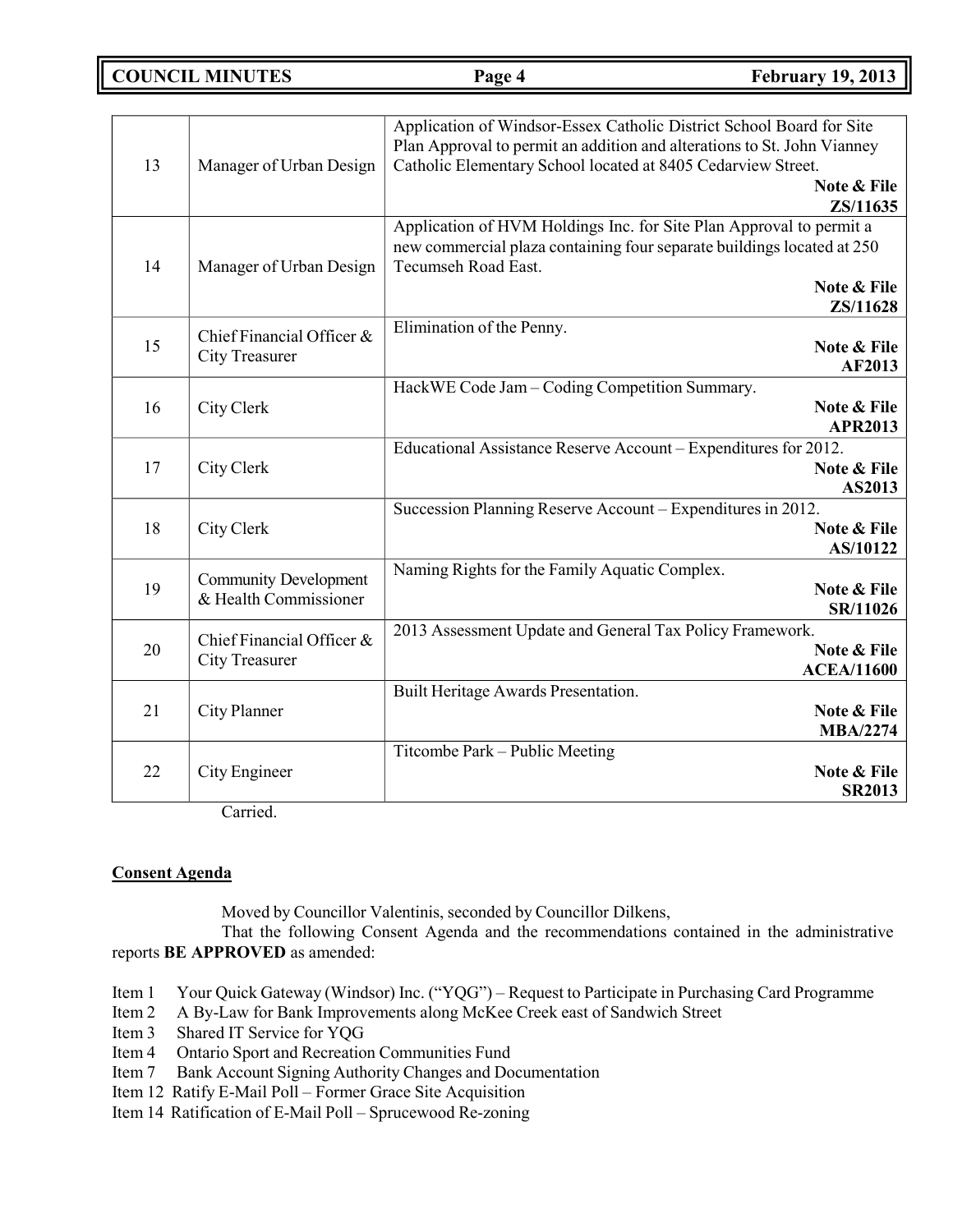| <b>Environment, Transportation and Public Safety Standing Committee</b> |                                                                              |  |
|-------------------------------------------------------------------------|------------------------------------------------------------------------------|--|
|                                                                         | <b>Description</b>                                                           |  |
| Report No. 91                                                           | CQ32-2010 Collection of Costs for Vehicle Attendances by Windsor Fire &      |  |
|                                                                         | Rescue                                                                       |  |
| Report No. 99                                                           | House keeping Amendments to By-Law No. $6716 - A$ By-Law Respecting the      |  |
|                                                                         | <b>Emission of Sounds</b>                                                    |  |
| Report No. 101                                                          | Minutes of the Windsor Essex County Environment Committee meeting held on    |  |
|                                                                         | November 1, 2012                                                             |  |
| Report No. 102                                                          | Minutes of the Windsor Essex County Environment Committee meeting held on    |  |
|                                                                         | December 6, 2012                                                             |  |
| Report No. 103                                                          | Minutes of the Town and Gown Committee meeting held November 30, 2012        |  |
| Report No. 104                                                          | Minutes of the Essex-Windsor Solid Waste Authority meeting held May 1, 2012, |  |
|                                                                         | August 8, 2012, October 2, 2012 and November 6, 2012                         |  |
| Report No. 105                                                          | Report No. 66 of the Windsor Essex County Environment Committee regarding    |  |
|                                                                         | urban tree policies                                                          |  |
|                                                                         |                                                                              |  |

## **Consent Committee Reports**

Carried.

# **Deferrals and/or Referrals and Withdrawals**

### **Item 10 - Tender 11-12 – Provincial Road/Cabana Road East Intersection Improvements, 2013 Update**

At the request of Councillor Valentinis this matter is being deferred to allow for an in camera meeting of Council to **BE SCHEDULED** on this matter in accordance with Section 239 of the *Municipal Act*, as outlined in the P and C memo to Mayor and Council.

**SW/10746**

### **Item 13** - **Audit of Enwin by Price Waterhouse Coopers LLP**

This item is being deferred to a special meeting of Council on February 25, 2013.

At the request of Councillor Valentinis this matter is being deferred to a future meeting to allow for an in camera meeting in accordance with Section 239 of the *Municipal Act* as outlined in the P and C memo for Mayor and Council

AF/11641

# **Report No. 106 of the Environment, Transportation and Public Safety Standing Committee**

This matter is being deferred to budget deliberations.

MB2013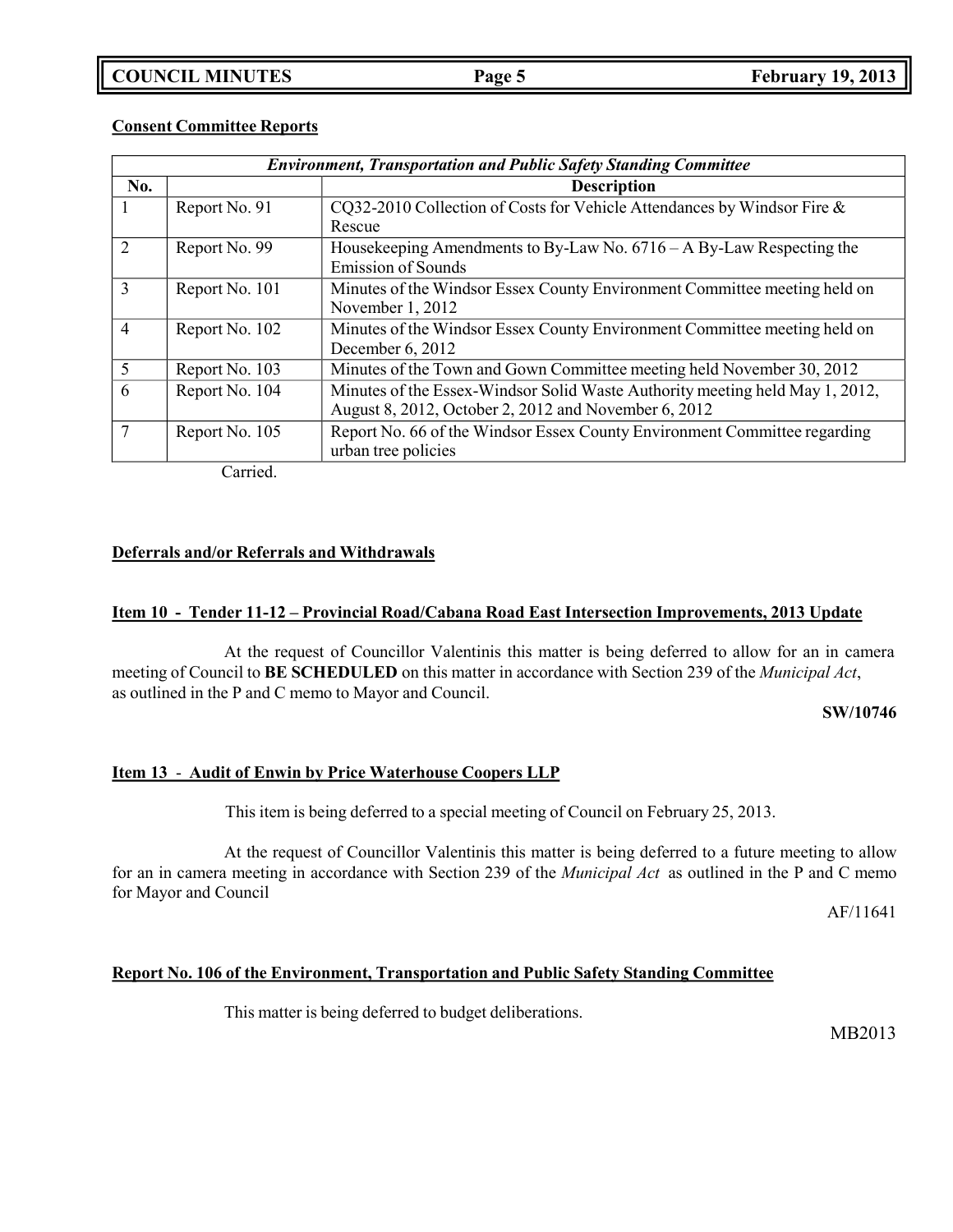# **Presentations & Delegations:**

# **PRESENTATIONS:**

# **Built Heritage Awards**

# **Robin Easterbrook, Chair of Windsor Heritage Committee; and John Calhoun, Heritage Planner**

Robin Easterbrook, Chair of Windsor Heritage Committee; and John Calhoun, Heritage Planner, appear before Council to acknowledge the recipients of the "Built Heritage Fund Awards".

# **DELEGATIONS**

# **The Sandwich Improvement Area, St. Patrick's Day Celebration, March 17, 2013, Temporary Road Closure of Sandwich Street between Detroit Street and Brock Street**

### **Maggie Durocher and David Grimaldi, Olde Sandwich Towne BIA**

Maggie Durocher and David Grimaldi, Olde Sandwich Towne BIA, appear before Council to speak in support of temporarily closing Sandwich Street between Detroit Street and Brock Street to host a St. Patrick's Day Celebration event on March 17, 2013 from 11:00 a.m. to 11:00 p.m.

## **Mary Ann Cuderman, Chair, Olde Sandwich Towne BIA**

Mary Ann Cuderman, Chair, Olde Sandwich Towne BIA, appears before Council to speak in support of temporarily closing Sandwich Street between Detroit Street and Brock Street to host a St. Patrick's Day Celebration event on March 17, 2013 from 11:00 a.m. to 11:00 p.m.

# **Bill Davies, Resident**

Bill Davies, Resident, appears before Council speak in opposition to the request to temporarily close Sandwich Street between Detroit Street and Brock Street to host a St. Patrick's Day Celebration event on March 17, 2013 from 11:00 a.m. to 11:00 p.m., as his business (Wally's Bait and Tackle) would be negatively affected, which is seasonal in nature.

SAS2013 5

(For final disposition of this matter, see Clause **CR28/2013** in Schedule "A" attached hereto.)

# **Provincial & Walker Road Civic Gateway Markers**

### **David Hanna, Resident of Ward 1**

David Hanna, Resident of Ward 1, appears before Council to provide insights into the proposed Provincial and Walker Road Civic Gateway markers in terms of architectural designs and the need to incorporate heritage and culture.

SB/10785 9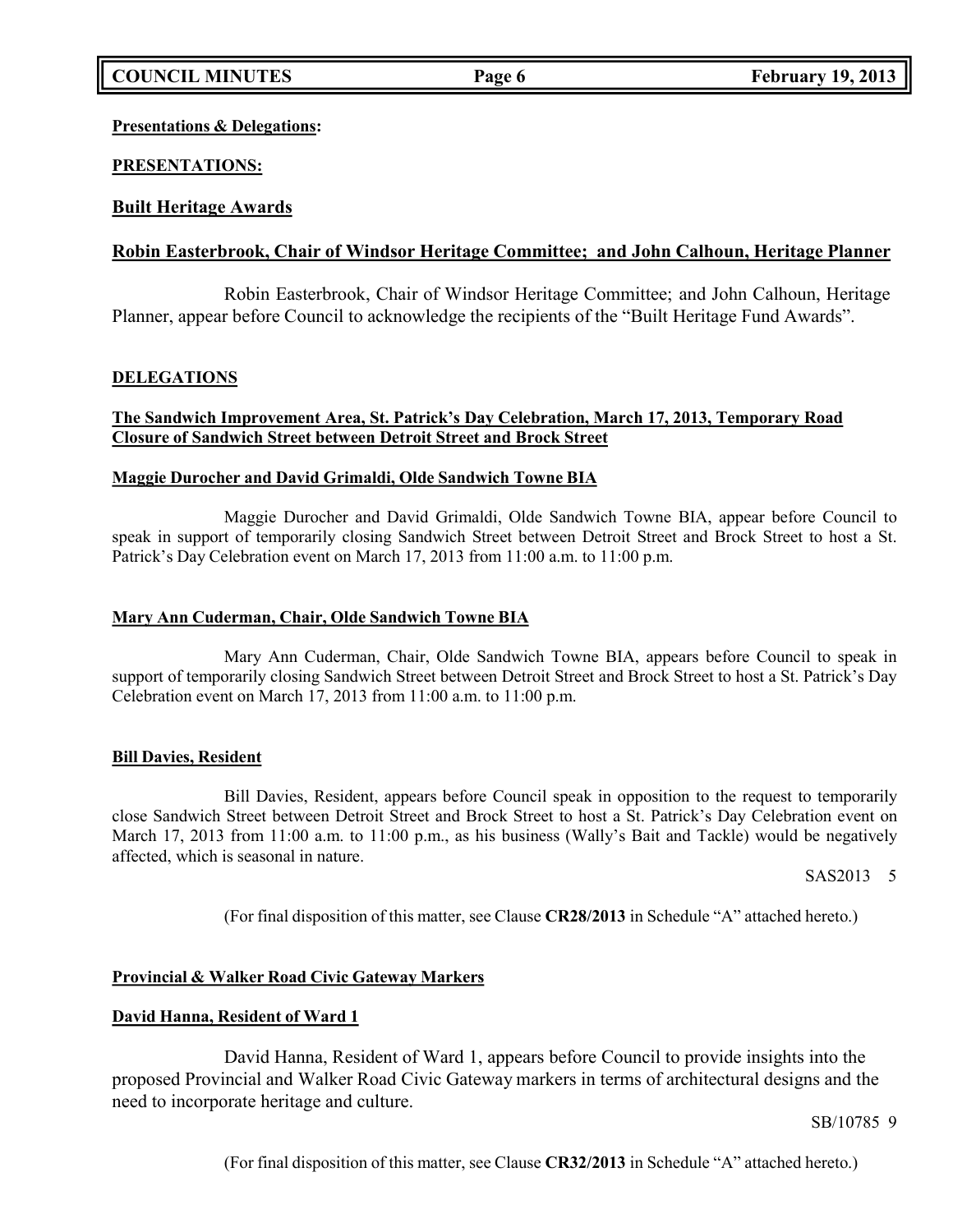# **Report No. 100 of the Environment, Transportation & Public Safety Standing Committee (Response to M284-2012 – Additional Controls Related to Animal Welfare and 2012 Spay/Neuter Voucher Program)**

# **Phil Taylor, resident of Ward 3**

Phil Taylor, resident of Ward 3, appears before Council with regards to proposed additional controls related to Animal Welfare and 2012 Spay/Neuter Voucher Program, stating that there should be different designations for apartments, which should be allowed fewer pets due to space constraints.

# **Melanie Coulter, Executive Director, Windsor-Essex County Humane Society**

Melanie Coulter, Executive Director, Windsor-Essex County Humane Society , appears before Council and is available for questions with regards to addition of controls related to animal welfare and 2012 Spay/Neuter Voucher Program.

Moved by Councillor Halberstadt, seconded by Councillor Valentinis,

**M63-2013** That **Report No. 100 of the Environment, Transportation & Public Safety Standing Committee** of its meeting held January 23, 2013 regarding "Response to M284-2012 – Additional Controls Related to Animal Welfare and 2012 Spay/Neuter Voucher Program" **BE ADOPTED** as presented.

Carried.

Councillor Dilkens was absent from the meeting when the vote was taken on this matter.

Report Number 16290 ACL/10884

# **Regular Business Items (for final disposition of these matters see Schedule "A" attached)**

- Item 6 Proposed Expropriation of tenant's interest in frontage at 3100 Walker Road for the purpose of improvements to Walker Road
- Item 8 Chief Administrative Officer Accomplishments for 2012 and Objectives for 2013 and Civic Employees Accomplishments
- Item 11 2016 Canadian Adult Recreation Hockey Association (CARHA), World Hockey Championship Bid

Moved by Councillor Valentinis, seconded by Councillor Sleiman,

That the report of the Executive Director of Recreation & Culture dated January 29, 2013 entitled "2016 Canadian Adult Recreation Hockey Association (CARHA), World Hockey Championship Bid" BE APPROVED, on the condition that there are contributions from the County on a per capita basis.

> The motion is put and is lost due to an equality of votes. Aye Votes: Councillors Sleiman, Maghnieh, Marra and Valentinis Nay Votes: Councillors Halberstadt, Payne, Hatfield and Jones Absent: Councillor Dilkens and Mayor Francis.

> > SR/11633 11

(For final disposition of this matter, see Clause **CR34/2013** in Schedule "A" attached hereto.)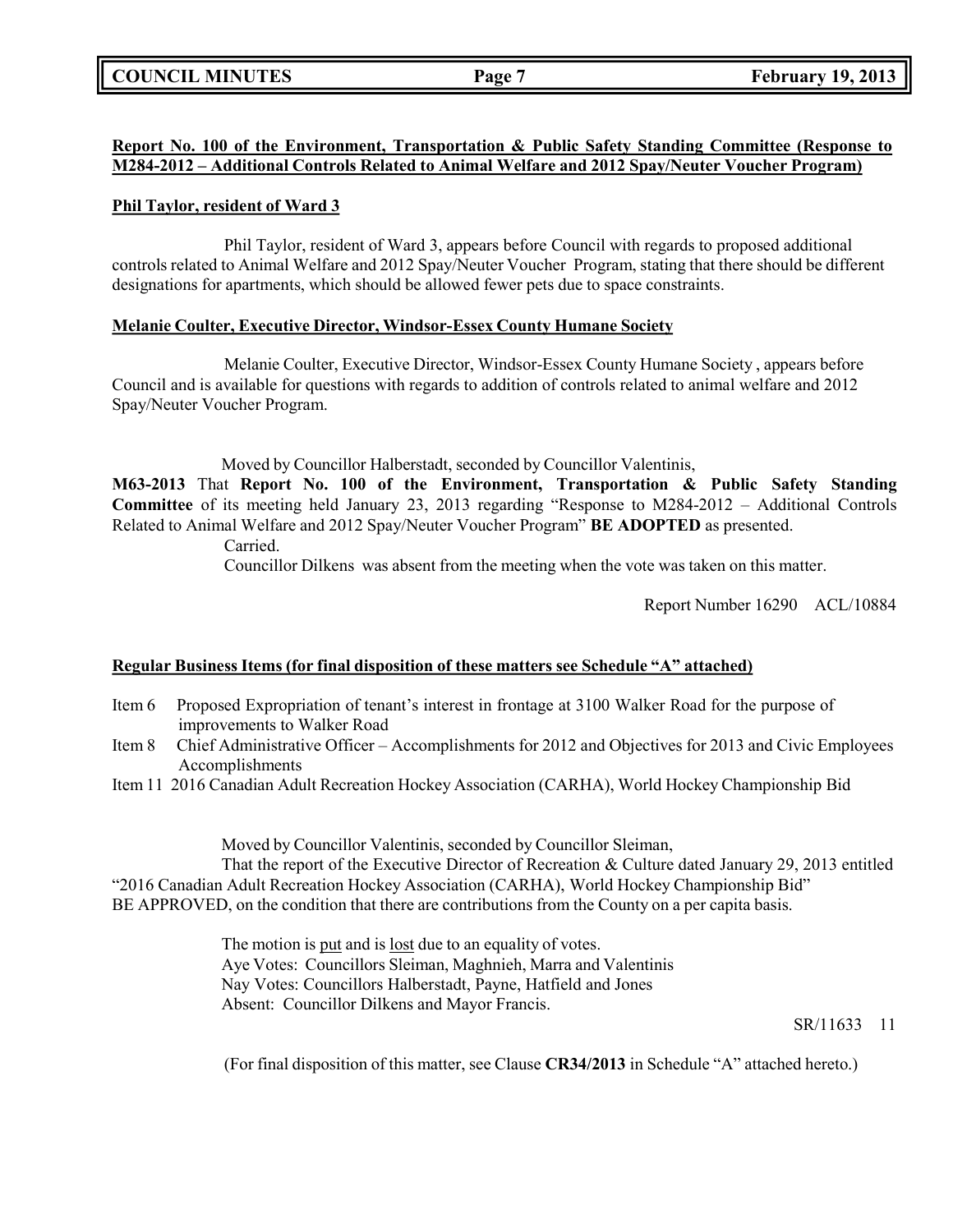|  | <b>COUNCIL MINUTES</b> |
|--|------------------------|
|--|------------------------|

# **Consideration of Committee Reports**

Moved by Councillor Hatfield, seconded by Councillor Jones, **M53-2013** That the **Report of the special In-camera** meeting held February 19, 2013, **BE ADOPTED** as presented. Carried.

Councillor Dilkens was absent from the meeting when the vote was taken on this matter.

ACO2013

Moved by Councillor Hatfield, seconded by Councillor Jones,

**M54-2013** That the **Report of the Striking Committee** of its meeting held February 4, 2013,

# **BE ADOPTED** as presented.

### Carried.

Councillor Dilkens was absent from the meeting when the vote was taken on this matter.

ACO2013

### **By-laws**

Moved by Councillor Maghnieh, seconded by Councillor Marra,

That the following By-laws No. 106-2012 and 23-2013 through 29-2013 (inclusive), be introduced and read a first and second time:

- 106-2012 "A PROVISIONAL BY-LAW TO PROVIDE FOR DRAINAGE WORKS IN THE CITY OF WINDSOR, IN THE COUNTY OF ESSEX, FOR BANK IMPROVEMENTS TO THE MCKEE CREEK DRAIN"
- 23-2013 "A BY-LAW TO FURTHER AMEND BY-LAW 9023 BEING A BY-LAW TO REGULATE VEHICULAR PARKING WITHIN THE LIMITS OF THE CITY OF WINDSOR ON MUNICIPAL STREETS, MUNICIPAL PARKING LOTS AND PRIVATE PROPERTIES"
- 24-2013 "A BY-LAW TO FURTHER AMEND BY-LAW 9023 BEING A BY-LAW TO REGULATE VEHICULAR PARKING WITHIN THE LIMITS OF THE CITY OF WINDSOR ON MUNICIPAL STREETS, MUNICIPAL PARKING LOTS AND PRIVATE PROPERTIES"
- 25-2013 "A BY-LAW TO ESTABLISH LANDS AS A PUBLIC HIGHWAY KNOWN AS  $8<sup>th</sup>$ CONCESSION ROAD, IN THE CITY OF WINDSOR"
- 26-2013 "A BY-LAW TO AUTHORIZE THE CORPORATION OF THE CITY OF WINDSOR TO ENTER INTO EXTENSION AGREEMENTS AND FOR THE CHIEF ADMINISTRATIVE OFFICER AND CLERK TO EXECUTE SUCH AGREEMENTS"
- 27-2013 "A BY-LAW TO AMEND BY-LAW NUMBER 52-1999, BEING A BY-LAW TO APPOINT MUNICIPAL ENFORCEMENT OFFICERS FOR THE CORPORATION OF THE CITY OF WINDSOR"
- 28-2013 "A BY-LAW TO DELEGATE THE AUTHORITY TO APPROVE APPLICATIONS FOR EXEMPTION FROM PART LOT CONTROL UNDER THE PLANNING ACT"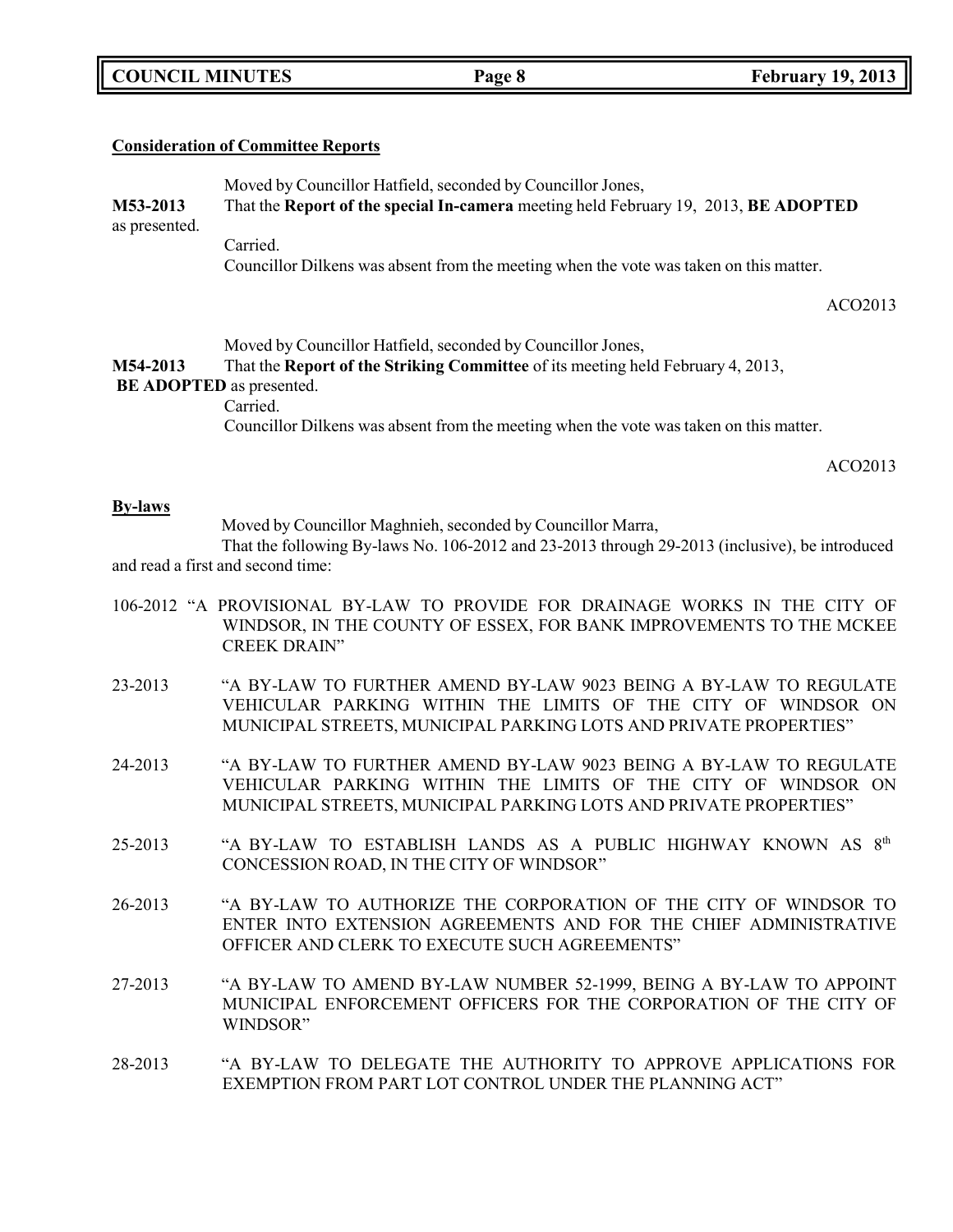| <b>COUNCIL MINUTES</b> | Page 9 | <b>February 19, 2013</b> |
|------------------------|--------|--------------------------|
|                        |        |                          |

# 29-2013 "A BY-LAW TO CONFIRM THE PROCEEDINGS OF THE COUNCIL OF THE CORPORATION OF THE CITY OF WINDSOR AT ITS MEETING HELD ON THE NINETEENTH DAY OF FEBRUARY, 2013"

Carried.

Councillor Dilkens was absent from the meeting when the vote was taken on this matter.

Moved by Councillor Payne, seconded by Councillor Sleiman,

That the Committee of the Whole does now rise and report to Council respecting the business items considered by the Committee:

- **1) Communication Items (as amended)**
- **2) Consent Agenda (as amended)**
- **3) Items Deferred**
- **Items Referred**
- **4) Consideration of the Balance of Business Items (see Schedule "A")**
- **5) Committee Reports (as presented)**
- **6) By-laws given first and second readings (as presented)**

Carried.

Councillor Dilkens was absent from the meeting when the vote was taken on this matter.

### **Notices of Motion**

None presented.

### **Third Reading of By-laws**

Moved by Councillor Valentinis, seconded by Councillor Jones,

That the following By-laws No. 106-2012 and 23-2013 through 29-2013 (inclusive), having been read a first and second time be now read a third time and finally passed and that the Acting Mayor and Clerk

**BE AUTHORIZED** to sign and seal the same notwithstanding any contrary provision of the Council.

Carried.

Councillor Dilkens was absent from the meeting when the vote was taken on this matter.

### **Petitions**

None presented.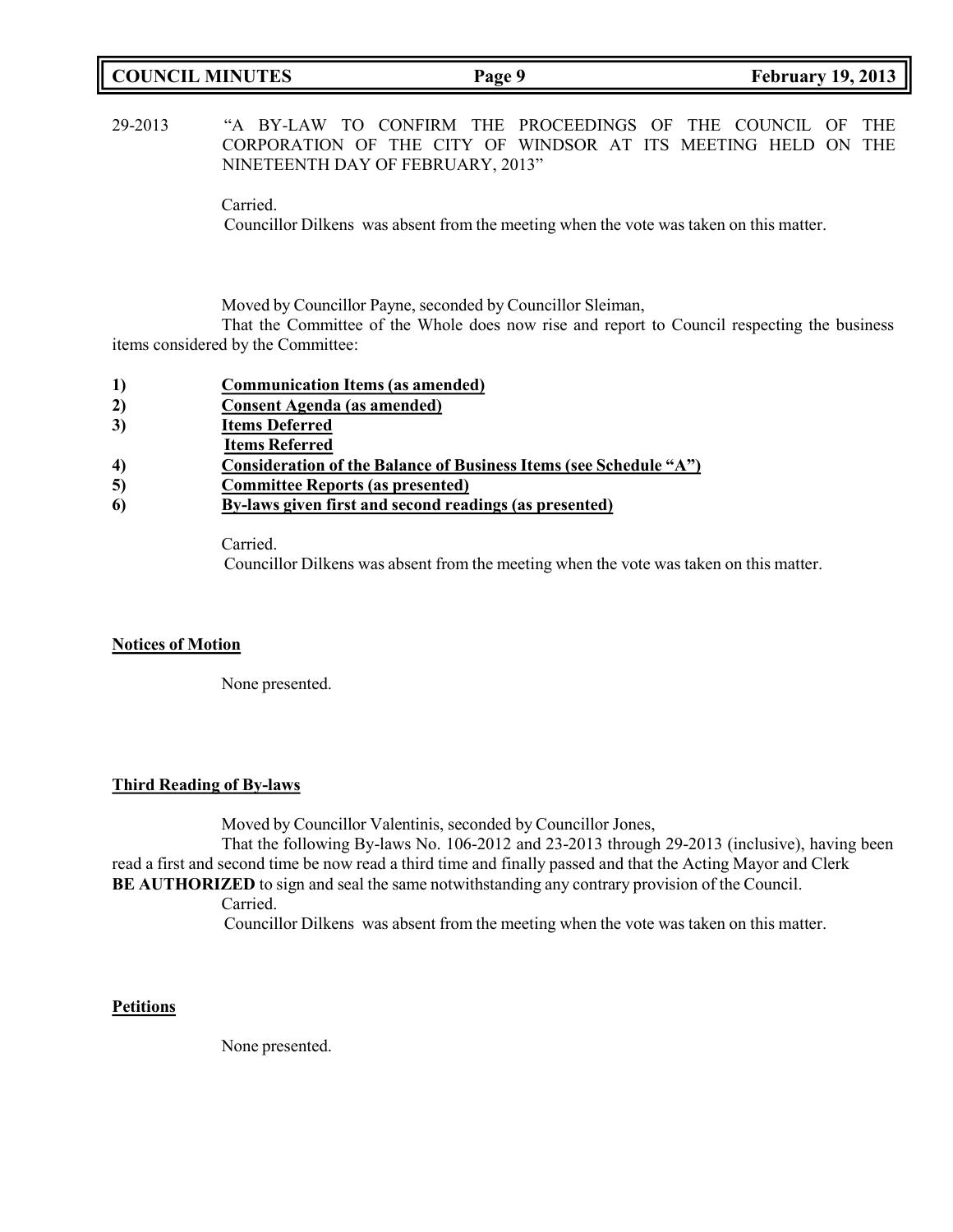### **Council Questions**

Moved by Councillor Hatfield, seconded by Councillor Jones,

**M55-2013** That the following Council Question by Councillor Valentinis **BE APPROVED**, and that Administration **BE DIRECTED** to proceed with the necessary actions to respond to the Council Question in the form of a written report, consistent with Council's instructions, and in accordance with Section 17.1 of the Procedure By-law 98-2011:

### CQ3-2013

Asks regarding the limits on Dogs (Pets) in Apartments, can we ask Windsor-Essex Housing Corporation to report back on what restrictions may be imposed on tenants regarding limiting the number of pets allowed to prevent ie. a tenant having 3 dogs and 4 cats in a one bedroom apartment.

Carried.

Councillor Dilkens was absent from the meeting when the vote was taken on this matter.

Moved by Councillor Hatfield, seconded by Councillor Jones,

**M56-2013** That the following Council Question by Councillor Marra **BE APPROVED**, and that Administration **BE DIRECTED** to proceed with the necessary actions to respond to the Council Question in the form of written report, consistent with Council's instructions, and in accordance with Section 17.1 of the Procedure By-law 98-2011:

### **CQ4-2013**

Asks that a report be prepared for the 2013 Capital Budget deliberations in order to provide the estimated cost associated with a full sewer and road rehabilitation for the 2700 block of Buckingham. Homeowners in the 2700 block of Buckingham have sustained major basement flooding damage on several occasions over the past 10 years including some major losses in 2009 and 2010. Some homeowners no longer qualify for basement flooding insurance.

Carried.

Councillor Dilkens was absent from the meeting when the vote was taken on this matter.

Moved by Councillor Hatfield, seconded by Councillor Jones,

**M57-2013** That the following Council Question by Councillor Maghnieh **BE APPROVED**, and that Administration **BE DIRECTED** to proceed with the necessary actions to respond to the Council Question in the form of written report, consistent with Council's instructions, and in accordance with Section 17.1 of the Procedure By-law 98-2011:

### **CQ5-2013**

Asks for intersection review of Labelle/Dominion considering recent changes to ensure motorist and pedestrian safety with options and cost.

ST2013

Carried.

Councillor Dilkens was absent from the meeting when the vote was taken on this matter.

GH2013

SW2013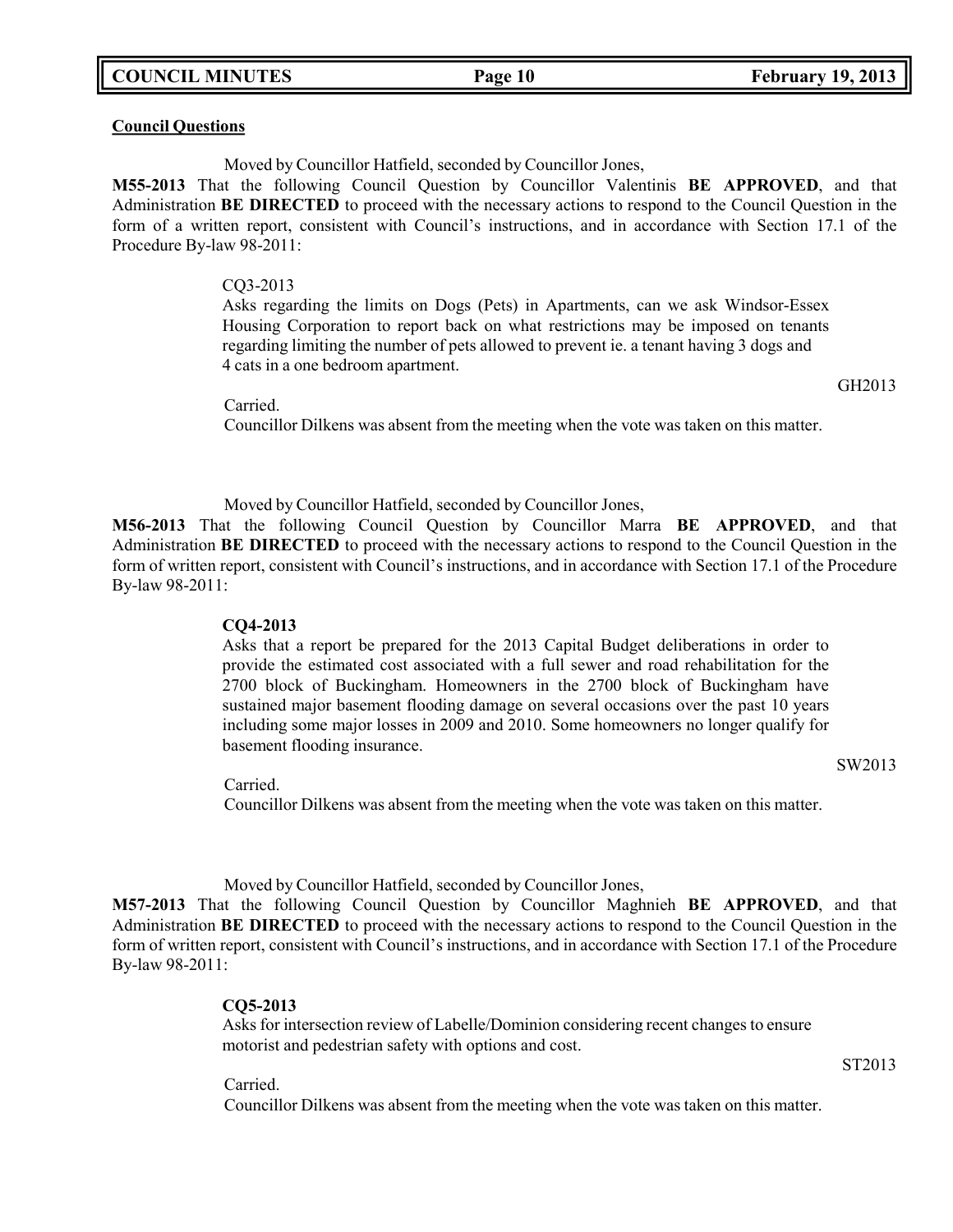| <b>COUNCIL MINUTES</b> |  | Page 11 | <b>February 19, 2013</b> |
|------------------------|--|---------|--------------------------|
|------------------------|--|---------|--------------------------|

Moved by Councillor Hatfield, seconded by Councillor Jones,

**M58-2013** That the following Council Question by Councillor Hatfield **BE APPROVED**, and that Administration **BE DIRECTED** to proceed with the necessary actions to respond to the Council Question in the form of written report, consistent with Council's instructions, and in accordance with Section 17.1 of the Procedure By-law 98-2011:

### **CQ6-2013**

Asks Administration to report back on how many municipalities in Essex County charge a non-resident fee to Windsor residents should they be involved in a motor vehicle accident and the fire department is called to assist.

SF2013

Carried.

Councillor Dilkens was absent from the meeting when the vote was taken on this matter.

Moved by Councillor Hatfield, seconded by Councillor Jones,

**M59-2013** That the following Council Question by Councillor Halberstadt **BE APPROVED**, and that Administration **BE DIRECTED** to proceed with the necessary actions to respond to the Council Question in the form of written report, consistent with Council's instructions, and in accordance with Section 17.1 of the Procedure By-law 98-2011:

### **CQ7-2013**

Asks the Economic Development Corporation provide City Council with a report card or benchmarking on City Council led economic development initiatives tracking job creation and diversification of Windsor's economy ie MRO, C.S. Wind, Nemak etc.

MD2013

Carried.

Councillor Dilkens was absent from the meeting when the vote was taken on this matter.

# **Adjournment**

Moved by Councillor Maghnieh, seconded by Councillor Marra,

That this Council meeting stand adjourned until the next regular meeting of Council or at the call of the Mayor.

Carried.

Councillor Dilkens was absent from the meeting when the vote was taken on this matter.

Accordingly, the meeting is adjourned at 9:07 o'clock p.m.

# **ACTING MAYOR**

### **THIS IS A DRAFT COPY**

### **CITY CLERK**

# **DEPUTY CITY CLERK/SENIOR MANAGER OF COUNCIL SERVICES**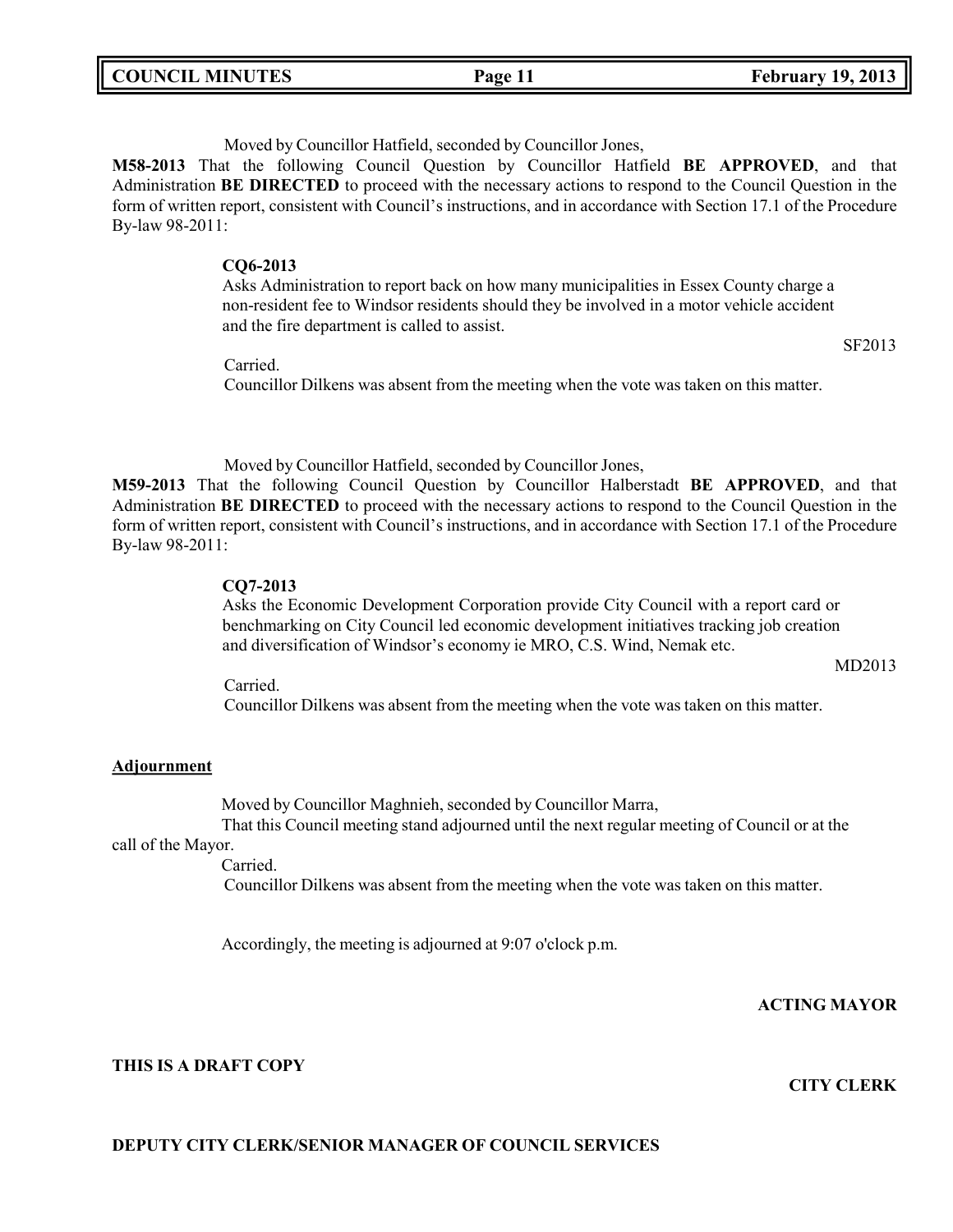# **COUNCIL MINUTES Page 12 February 19, 2013**

Valentinis Dilkens

### CR24/2013

- I. That the Chief Administrative Officer and City Clerk **BE AUTHORIZED** to execute an agreement and indemnification with YQG in respect of its participation in the City's Purchasing Card Programme, satisfactory in form and content to the City Solicitor; and,
- II. Following the completion of the agreement, that administration **BE AUTHORIZED** to add YQG to its Purchasing Card Programme by issuing cards to YQG staff as requested and providing necessary training and administration.

Carried.

Report Number **16331 APM/9795 C1**

Valentinis Dilkens

### CR25/2013

That Council GIVE 3<sup>RD</sup> READING to Provisional By-law 106/2012 which adopted the drainage report for the McKee Creek Bank Improvements, in accordance with Section 58 of the *Drainage Act*.

Carried.

Report Number **16358 SW/10770 C2**

Valentinis Dilkens

### CR26/2013

THAT City Council **APPROVE** an Information Technology Shared Services arrangement between YQG and The Corporation of the City of Windsor.

Carried.

Report Number **16367 APM/9795 C3**

## Valentinis Dilkens

### CR27/2013

THAT City Council **ENDORSE** making application to the Ontario Sport and Recreation Communities Fund for dollars which will be used to encourage an older adult population to keep active for life and provide this demographic with an introduction to the Family Aquatic Complex AND;

THAT City Council **ATTEST** that, if successful in obtaining the requested funding, the Corporation of the City of Windsor will contribute its share of the required funding for the program AND;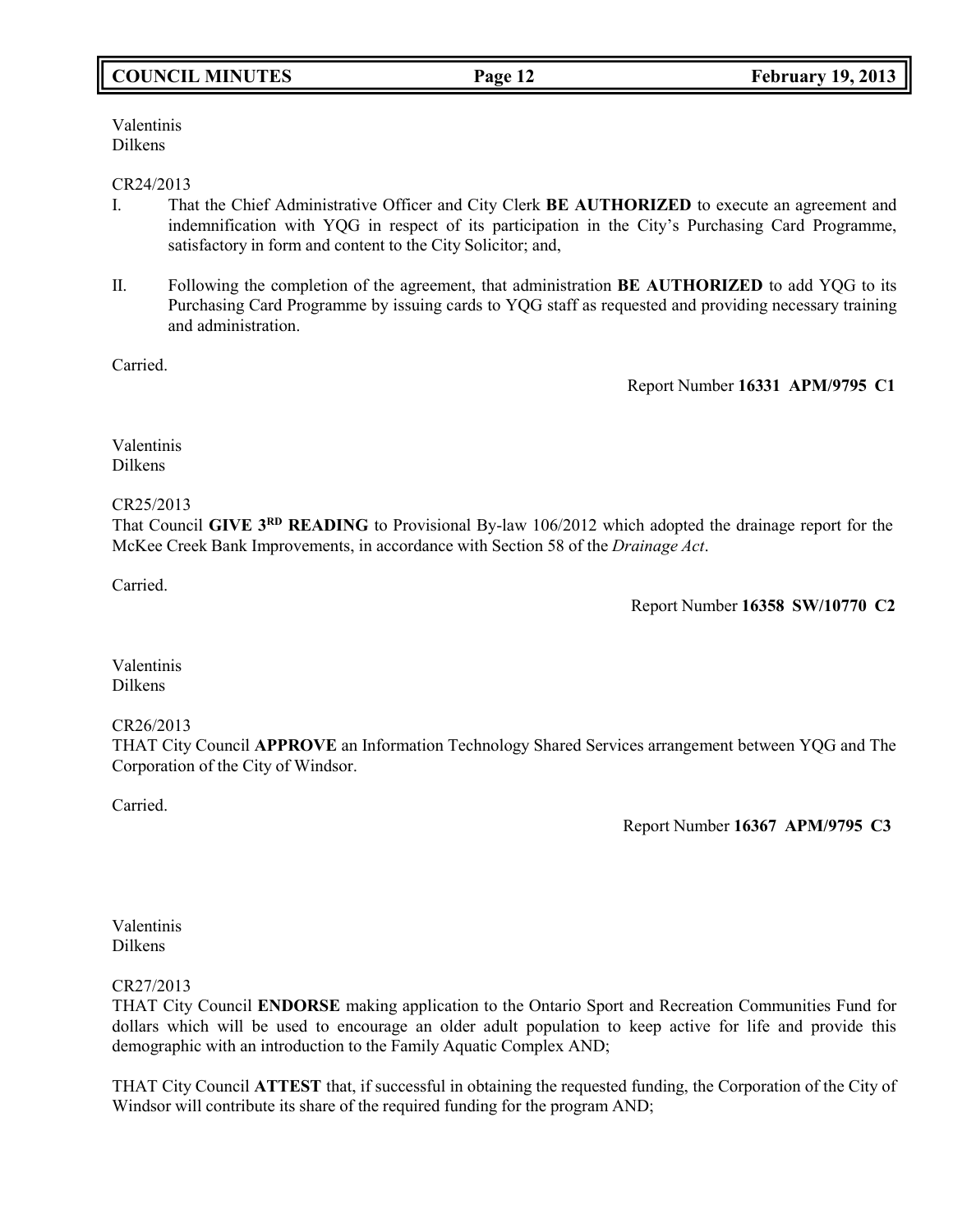| <b>COUNCIL MINUTES</b> |  |
|------------------------|--|
|------------------------|--|

THAT the Chief Administrative Officer and City Clerk **BE AUTHORIZED** to execute any agreement(s) required as a condition of receiving funding related to the Ontario Sport and Recreation Communities Fund satisfactory in form to the City Solicitor, in technical content to the Executive Director of Recreation and Culture, and financial content to the City Treasurer.

Carried.

Report Number **16381 SR/11631 C4**

Jones Sleiman

CR28/2013

THAT the request from Sandwich Improvement Area to temporarily close Sandwich Street between Detroit Street and Brock Street to host a St. Patrick's Day Celebration event, on March 17, 2013 from 11 a.m. to 11 p.m. **BE APPROVED** subject to the terms and conditions of the Special Event Agreement; and further

THAT City Council **DESIGNATE** the event as a Significant Event, as per the requirement for beverage licensing permitting from the Alcohol and Gaming Commission of Ontario.

Carried. Councillors Hatfield, Marra , Payne and Maghnieh voting nay.

Report Number **16357 SAS2013 5**

Marra Jones

# CR29/2013

**THAT** the City Council of the City of Windsor acting as an approving authority pursuant to the *Expropriations Act* hereby resolves to expropriate the tenant's interest in the land described as Part of Lot 415, Plan 1126 designated as Part 1 on Plan 12R-25063 (126.5 square metres) in the City of Windsor and authorizes the CAO and City Clerk to execute the Certificate of Approval and Expropriation Plan, to register the same on title, and the City Solicitor to execute all other documents necessary, including the Offer to Settle to put the above expropriation into affect; and

**THAT** all costs associated with this acquisition **BE FUNDED** from Walker Road Corridor Improvements project 7104001.

Carried. Councillor Dilkens was absent from the meeting when the vote was taken on this matter.

Report Number **16363 SW/10859 6**

Valentinis Dilkens

# CR30/2013

THAT the CAO or designate (as determined by the CAO) **BE AUTHORIZED** to approve administrative requests associated with the operation of all existing City administered bank accounts regardless of signing authority; and, further,

**Page 13 February 19, 2013**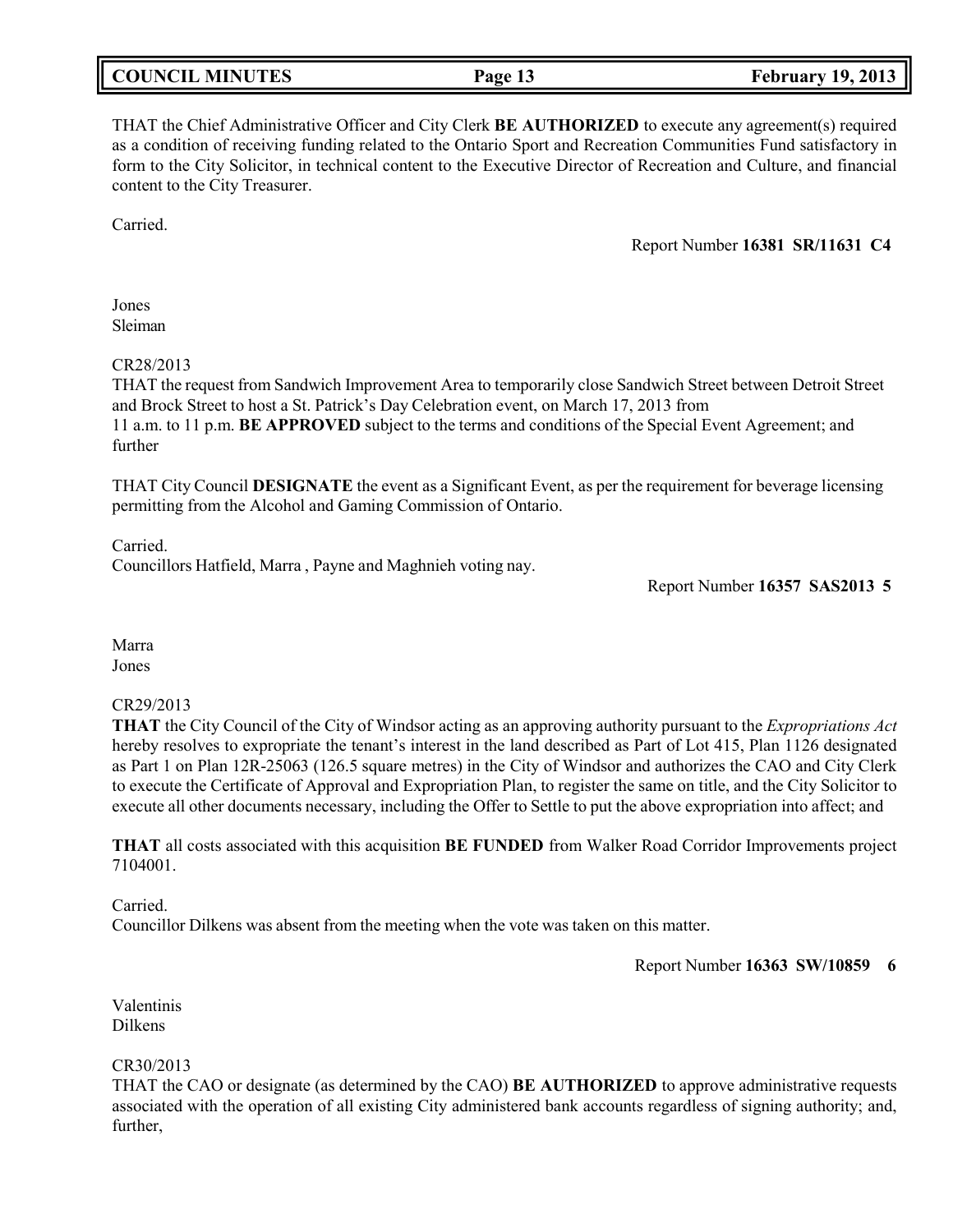# **COUNCIL MINUTES Page 14 February 19, 2013**

THAT the CAO and City Clerk **BE AUTHORIZED** to execute any documents deemed necessary in order to administer these City bank accounts, with such approval to be satisfactory in form to the City Solicitor and in financial content to the City Treasurer; and, further,

THAT Section 1.42 of Bylaw 208-2008 **BE AMENDED** to reflect these delegated authorities as "Service Agreements and Signing Authorities Associated with All Existing City Bank Accounts".

Carried.

Report Number **16400 AF2013 C7**

Sleiman Marra

# CR31/2013

THAT City Council **RECEIVE** the attached report for information, detailing the accomplishments of the CAO and City Administration in the 2012 calendar year and surrounding time frame AND;

THAT City Council **APPROVE** the general objectives for 2013 of the Chief Administrative Officer as contained in this report, subject to any project funding confirmation as may be applicable during the 2013 budget process AND;

THAT City Council **APPROVE AND REAFFIRM** past approvals of the CAO's involvement in various initiatives and committees related to the position as detailed in this report, AND;

THAT City Council **PROVIDE DIRECTION** to the Executive Director of Human Resources in regard to any additional desired steps pertaining to the performance evaluation for the Chief Administrative Officer for the 2012 calendar year.

Carried.

Councillor Dilkens was absent from the meeting when the vote was taken on this matter.

Report Number **16402 GM2013 8**

Appendices Report

Valentinis Maghnieh

CR32/2013

That the report of the City Planner dated January 25, 2013 entitled "Provincial & Walker Rd Civic Gateway Markers**" BE RECEIVED**, and further,

That Council **ENDORSE** "Option 1 : CITY OF WINDSOR Signage", and that Administration **BE DIRECTED to REPORT BACK** on the cost differential of lighting the individual letters from behind, as compared to the existing installed valence lighting configuration.

Carried.

Councillors Payne, Sleiman and Hatfield voting nay. Councillor Dilkens was absent from the meeting when the vote was taken on this matter.

Report Number **16373 SB/10785 9**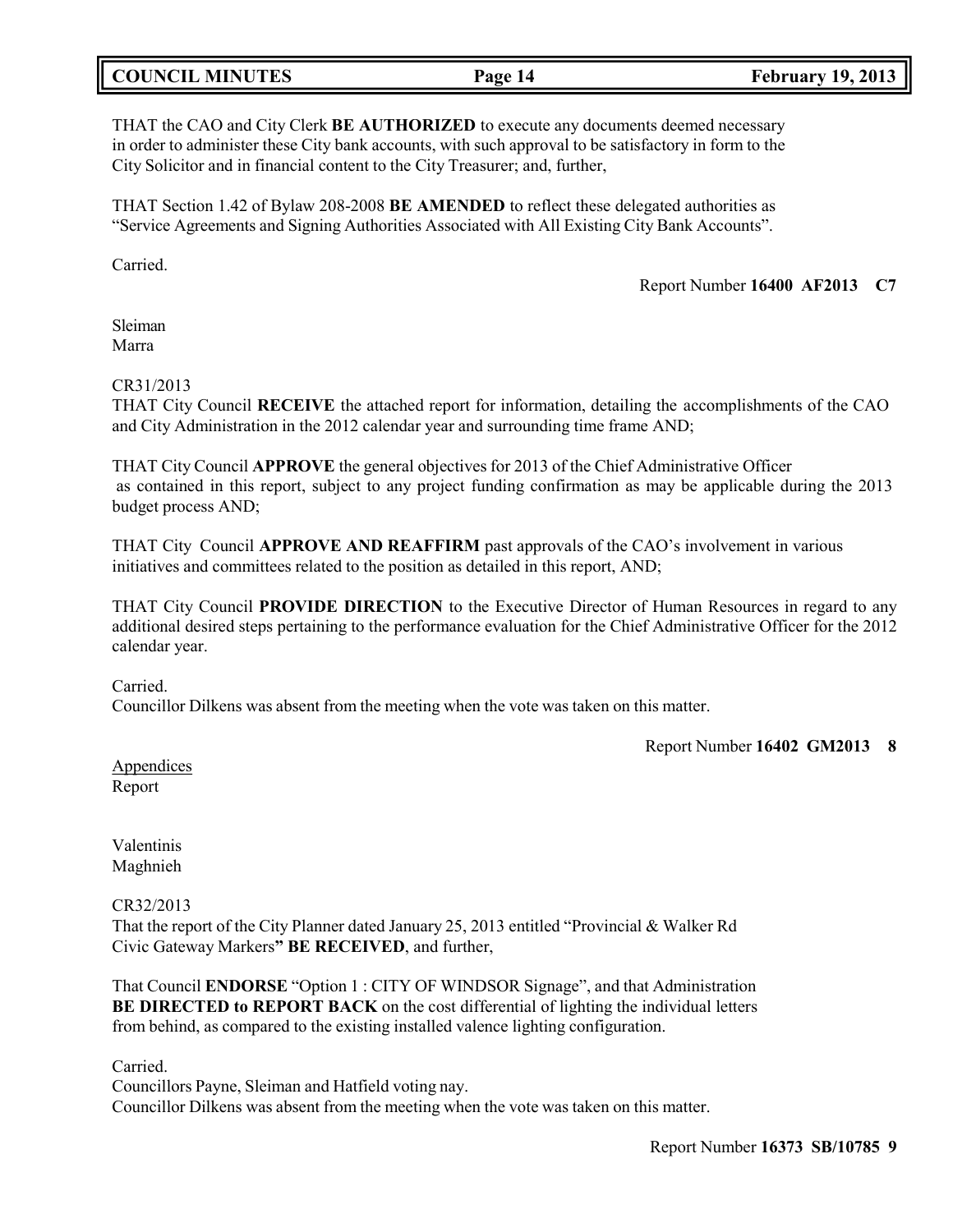Valentinis Marra

# CR33/2013

That the report of the City Engineer dated January 24, 2013 entitled "Tender 11-12 –

Provincial Road/Cabana Road East Intersection Improvements 2013 Update" **BE DEFERRED** to allow for an in camera meeting of Council to **BE SCHEDULED** on this matter in accordance with Section 239 of the *Municipal Act*, as outlined in the P and C memo to Mayor and Council.

Carried.

Report Number **16346 SW/10746 10**

Halberstadt Hatfield

CR34/2013

THAT the report from the Manager, WFCU Centre and Arenas regarding submitting a bid for the 2016 CARHA Hockey World Championships **BE RECEIVED**; and further

THAT Administration **BE DIRECTED** to move forward on the bid submission with Tourism Windsor-Essex Pelee Island (TWEPI) for the 2016 CARHA World Hockey Championships and that the initial deposit of \$250,000 to be paid in 2013, **BE APPROVED** as a first charge to the 2014 Capital Budget and the remaining \$500,000 **BE SET ASIDE** as a pre-commitment to the 2015 and 2016 Capital Budgets; and further

THAT should the host committee be successful in obtaining grant funding and sponsorships for this event that the city **RECOVER** a portion or all of the \$750,000 in host city funding provided; and further

THAT should the City be successful in being chosen to be the host site for the 2016 CARHA World Hockey Championships, that the Chief Administrative Officer and City Clerk **BE AUTHORIZED** to sign the host agreement satisfactory in form to the City Solicitor, in financial content to the City Treasurer, and in technical content to the Executive Director of Recreation and Culture.

Carried.

Councillors Maghnieh, Sleiman, Marra and Valentinis voting nay. Councillor Dilkens was absent from the meeting when the vote was taken on this matter.

Report Number **16380 SR/11633 11**

Valentinis Dilkens

# CR35/2013

THAT the report of the City Clerk dated February 14, 2013 regarding the acquisition of property on the former Grace Hospital site **BE RECEIVED FOR INFORMATION**; and

THAT COUNCIL **CONFIRM a**nd **RATIFY** its decision to approve the following resolution: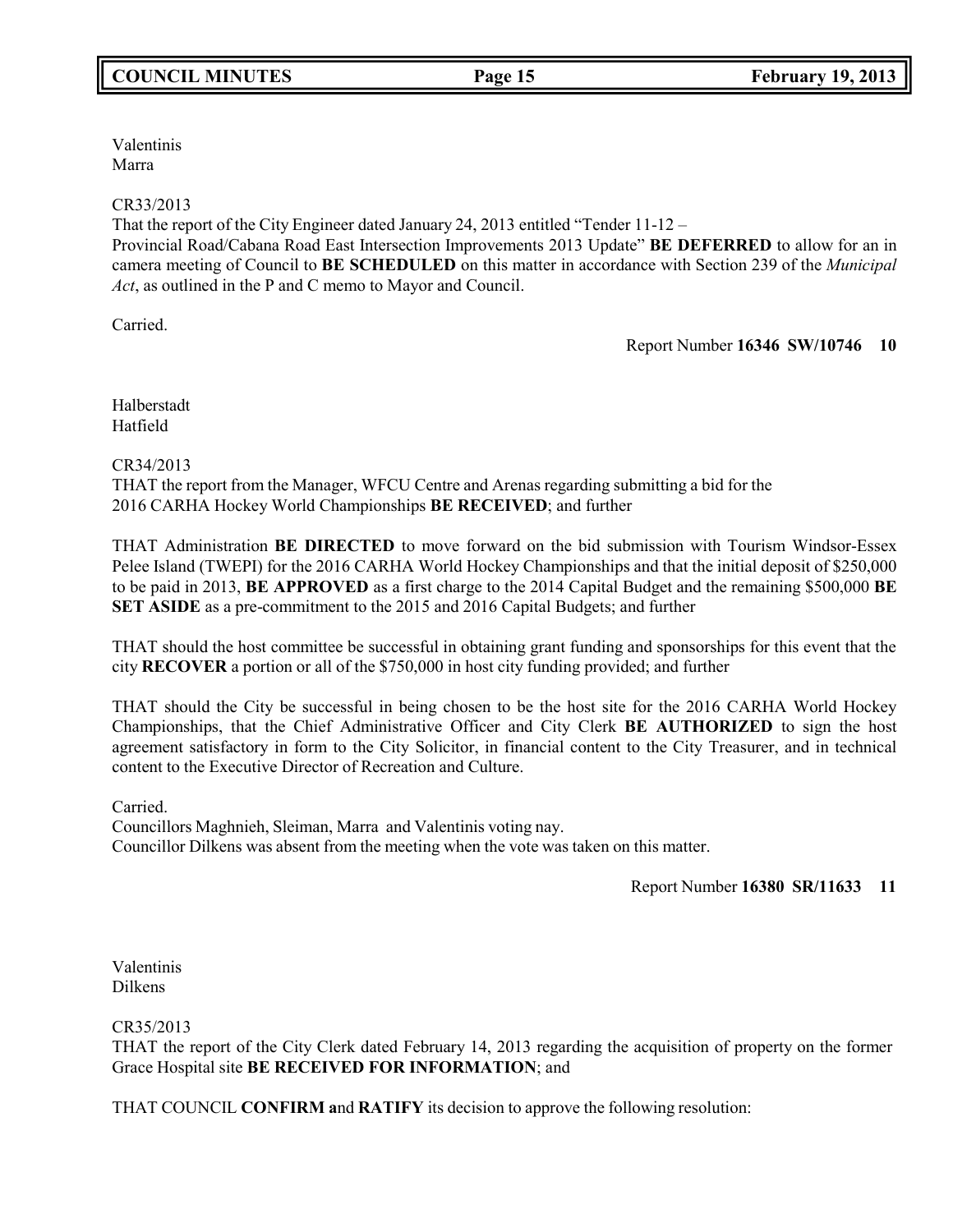# **COUNCIL MINUTES Page 16 February 19, 2013**

THAT COUNCIL **RESOLVE** that approval be given to the acquisition by The Corporation of the City of Windsor from 2341433 Ontario Inc. (principal Roger Bramhall) of approximately 17, 407 square feet of vacant land being part of the former Grace Hospital site and known as Parts 1 and 6 on Reference Plan 12R-23501, closing on or before February 22, 2013, funded from Grace Hospital Remediation Account 007-5210-7121028, that the Chief Administrative Officer and the City Clerk be authorized to sign any required written documents satisfactory in form and content to the City Solicitor, that the transaction be completed electronically pursuant to By-law 366-2003 and that section 5.2.1 of By-law 247-2007 requiring an Independent Appraisal of the property be waived.

Carried.

Report Number **16411 SB/11510 C12**

Sleiman Maghnieh

# CR36/2013

That the report dated February 14, 2013 entitled "Audit of Enwin by Price Waterhouse Coopers LLP"

**BE DEFERRED** to a special meeting of City Council on Monday, February 25, 2013 at 6:00 o'clock p.m. to allow adequate time for potential delegations, and furthermore, that the Executive Committee of Council scheduled for that same date and time, **BE HELD** immediately following this special meeting of Council.

Carried.

Report Number 16412 AF/11641 13

Valentinis Dilkens

CR37/2013

THAT the report of the City Clerk dated February 15, 2013 regarding the calling of special meetings of the Planning & Economic Development Committee and City Council for March 8, 2013 **BE RECEIVED FOR INFORMATION**; and

THAT COUNCIL **CONFIRM and RATIFY** its decision to approve the following resolution:

"That approval be given to the holding of a Special Meeting of the Planning and Economic Development Standing Committee on March 8, 2013 to consider an application to rezone the property located at 635 Spruce`wood Avenue from MD (Manufacturing District) 2.5 to MD (Manufacturing District) 2.5, with a site specific provision to permit a Temporary Exhibition Hall as an additional permitted use, followed by the holding of a Special Meeting of Council to consider the report of the Planning and Economic Development Standing Committee on the same matter."

Carried.

Report Number 16413 ZB/11638 C14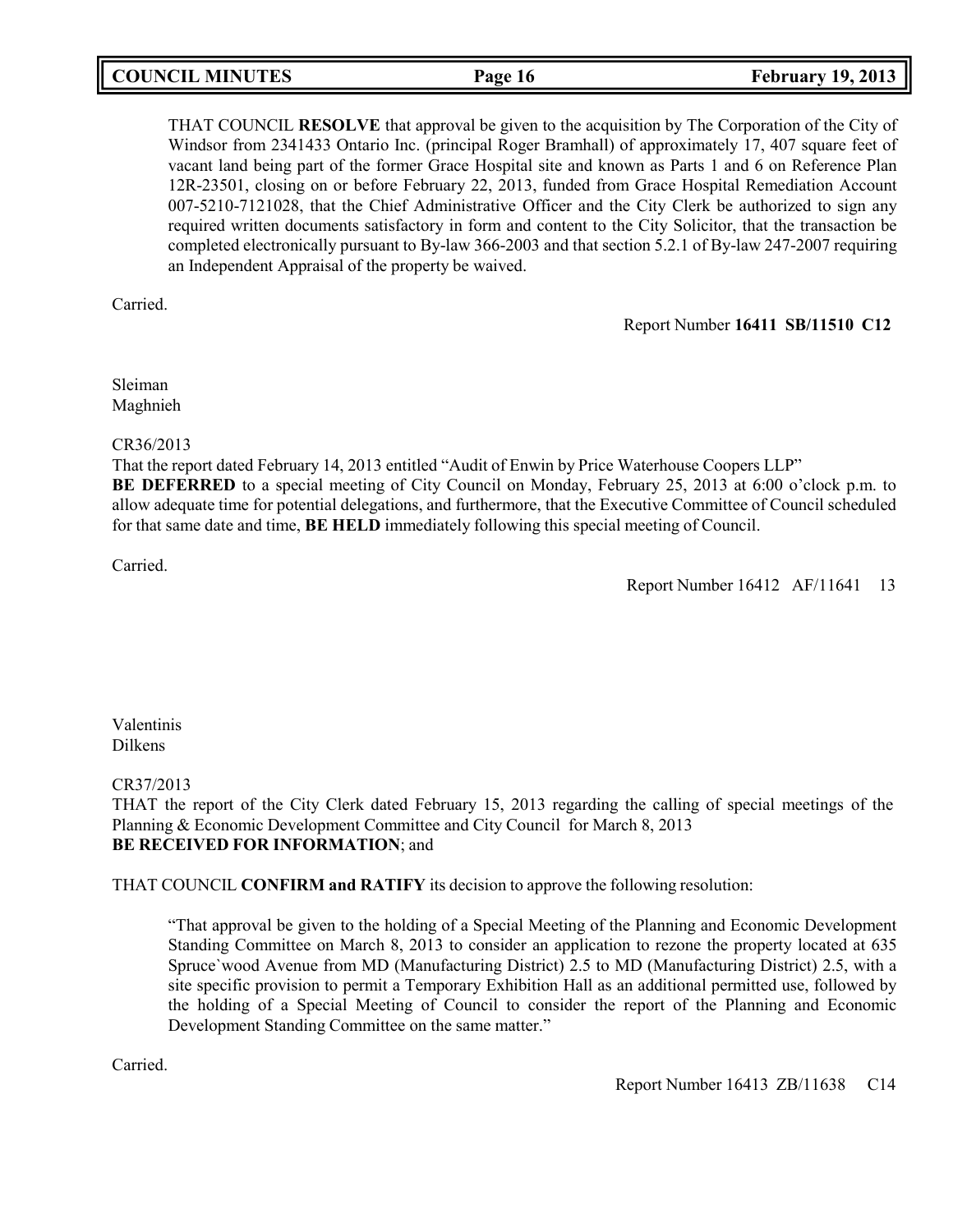**COUNCIL MINUTES Page 17 February 19, 2013**

## **STANDING COMMITTEE RESOLUTIONS**

Moved by Councillor Valentinis, seconded by Councillor Dilkens, **M61-2013** That **Report No. 91 of the Environment, Transportation & Public Safety Standing Committee** of its meeting held November 28, 2012 regarding "CQ32-2010 Collection of Costs for Vehicle Attendances by Windsor Fire & Rescue" **BE ADOPTED** as presented.

Carried.

Moved by Councillor Valentinis, seconded by Councillor Dilkens,

**M62-2013** That **Report No. 99 of the Environment, Transportation & Public Safety Standing Committee** of its meeting held January 23, 2013 regarding "Housekeeping Amendments to By-Law

No. 6716 – A By-Law Respecting the Emission of Sounds" **BE ADOPTED** as presented.

Carried.

Report Number 16291 AB2013

Report Number 16204 SF2012

Moved by Councillor Valentinis, seconded by Councillor Dilkens,

**M60-2013** That **Report No. 101 of the Environment, Transportation & Public Safety Standing Committee** of its meeting held January 23, 2013 regarding "Minutes of the Windsor Essex County Environment Committee meeting held on November 1, 2012" **BE ADOPTED** as presented. Carried.

MB2013

Moved by Councillor Valentinis, seconded by Councillor Dilkens,

**M64-2013** That **Report No. 102 of the Environment, Transportation & Public Safety Standing Committee** of its meeting held January 23, 2013 regarding "Minutes of the Windsor Essex County Environment Committee meeting held on December 6, 2012" **BE ADOPTED** as presented. Carried.

MB2013

Moved by Councillor Valentinis, seconded by Councillor Dilkens, **M65-2013** That **Report No. 103 of the Environment, Transportation & Public Safety Standing Committee** of its meeting held January 23, 2013 regarding "Minutes of the Town and Gown Committee meeting held November 30, 2012" **BE ADOPTED** as presented. Carried.

MB2013

Moved by Councillor Valentinis, seconded by Councillor Dilkens,

**M66-2013** That **Report No. 104 of the Environment, Transportation & Public Safety Standing Committee** of its meeting held January 23, 2013 regarding "Minutes of the Essex-Windsor Solid Waste Authority meeting held May 1, 2012, August 8, 2012, October 2, 2012 and November 6, 2012" **BE ADOPTED** as presented. Carried.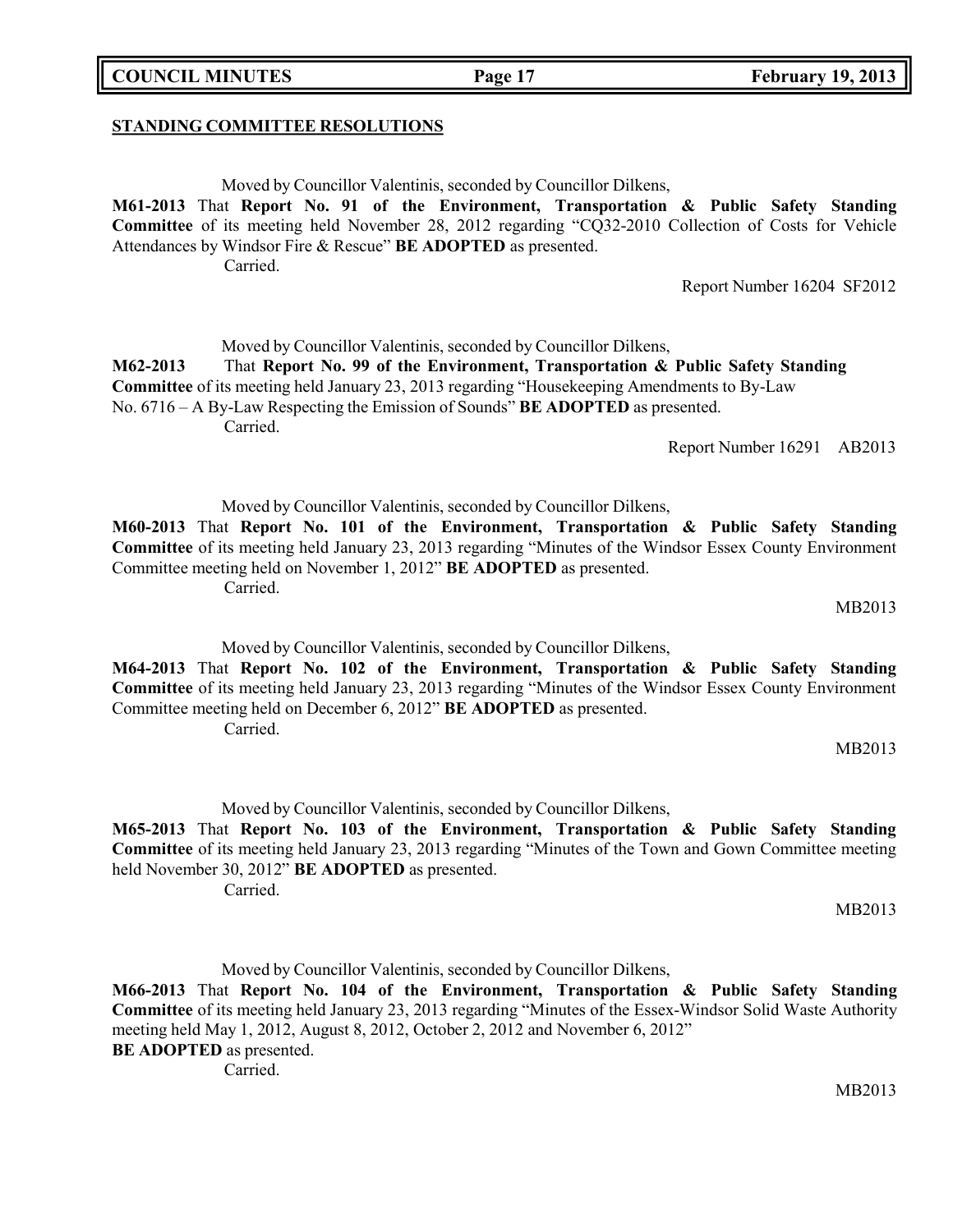Moved by Councillor Valentinis, seconded by Councillor Dilkens,

**M67-2013** That **Report No. 105 of the Environment, Transportation & Public Safety Standing Committee** of its meeting held January 23, 2013 regarding "Report No. 66 of the Windsor Essex County Environment Committee regarding urban tree policies" **BE ADOPTED** as presented.

Carried.

MB2013

Moved by Councillor Marra, seconded by Councillor Hatfield,

**M68-2013** That **Report No. 106 of the Environment, Transportation & Public Safety Standing Committee** of its meeting held January 23, 2013 regarding "Report No. 67 of the Windsor Essex County Environment Committee regarding Transit Windsor" **BE DEFERRED** to the budget deliberations. Carried.

MB2013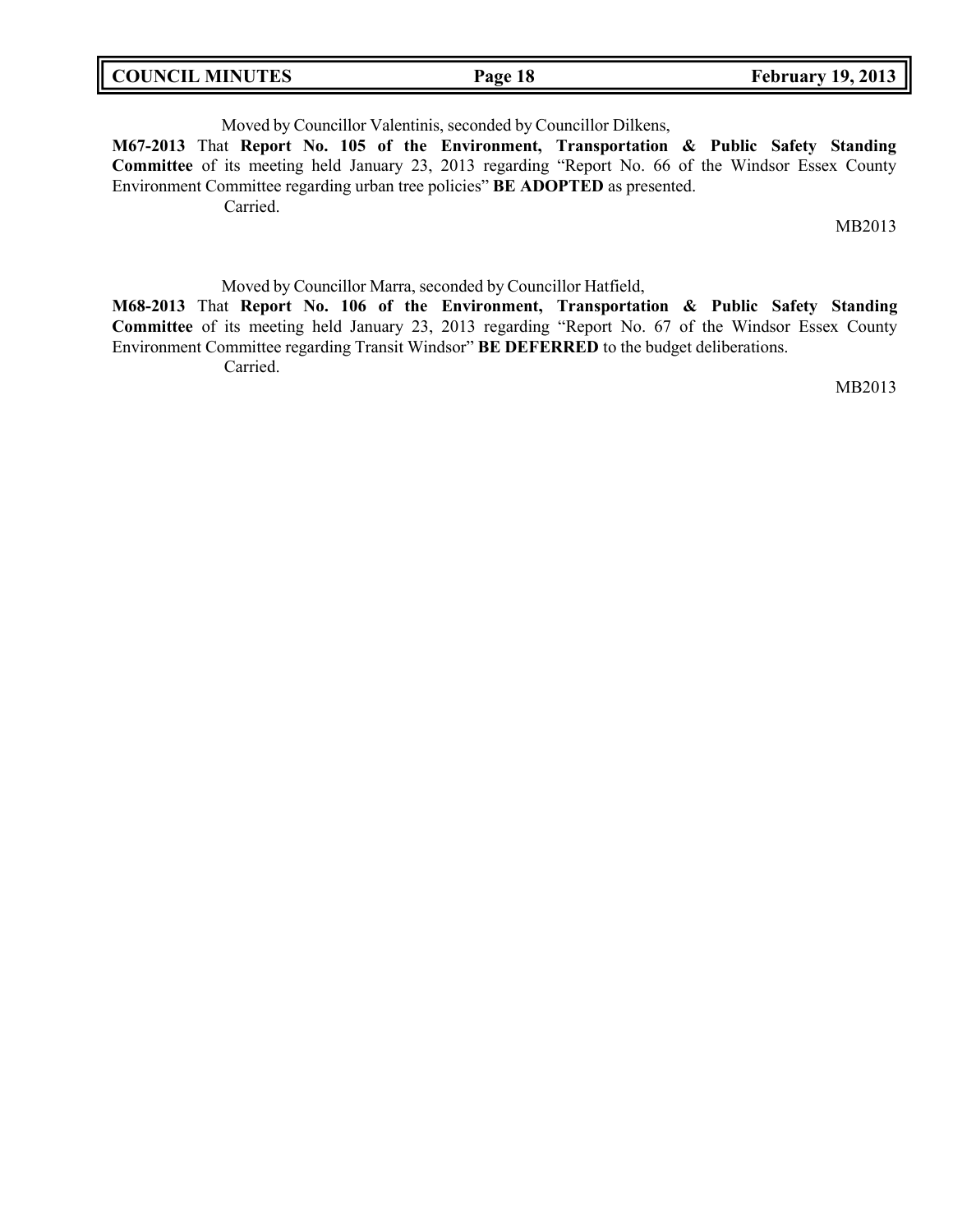| <b>COUNCIL MINUTES</b> | Page 19 | <b>February 19, 2013</b> |
|------------------------|---------|--------------------------|
|                        |         |                          |

# **Adopted by Council at its meeting held February 19, 2013 [M53-2013]** VC/bm

# **SPECIAL MEETING OF COUNCIL – IN CAMERA February 19, 2013**

# **Meeting called to order at: 4:00 p.m.**

# **Members in Attendance:**

Councillor J. Gignac, Acting Chair Councillor D. Dilkens (arrives at 4:01 p.m.) Councillor R. Jones Councillor A. Halberstadt Councillor F. Valentinis Councillor B. Marra (arrives at 4:03 p.m.) Councillor P. Hatfield Councillor A. Maghnieh (arrives at 4:18 p.m.) Councillor H. Payne Councillor E. Sleiman

# **Members Absent:**

Mayor E. Francis (ill)

# **Also in attendance:**

H. Reidel, Chief Administrative Officer J. Payne, Community Development and Health Commissioner and Corporate Leader Social Development, Health, Recreation and Culture M. Palanacki, Acting City Engineer and Corporate Leader Environmental Protection and Transportation G. Wilkki, City Solicitor and Corporate Leader Economic Development and Public Safety V. Critchley, City Clerk/Licence Commissioner and Corporate Leader Public Engagement and Human Resources O. Colucci, Chief Financial Officer/City Treasurer and Corporate Leader Finance and Technology N. Coleman, Mayor's Chief of Staff P. Brode, Senior Legal Counsel (Item 1) J. Guthrie, Deputy Treasurer Taxation and Financial Projects (Item 2) J. Lechicky, Manager of Employee Relations (Item 4) L. Lombardo, Administrator Huron Lodge (Item 4) D. Sweet, Manager of Arenas (Item 5)

**Verbal Motion is presented by Councillor Jones, seconded by Councillor Sleiman, to move in Camera for discussion of the following item(s):**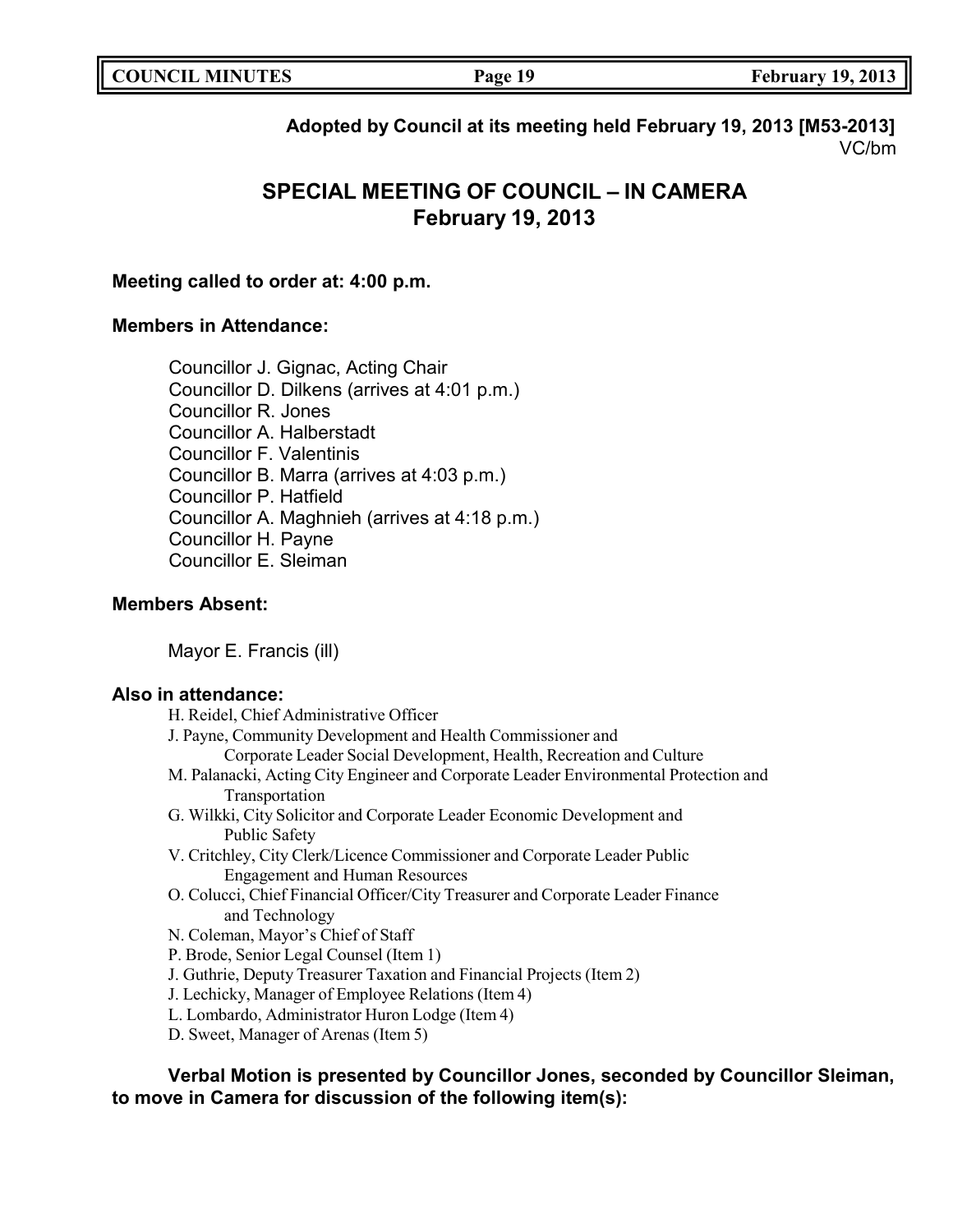| Item No. | <b>Subject</b>                        | Section<br>- Pursuant to<br><b>Municipal</b><br>2001,<br>Act,<br>as amended |
|----------|---------------------------------------|-----------------------------------------------------------------------------|
| 1.       | Legal matter – settlement of claim    | 239(2)(e)(f)                                                                |
| 2.       | Legal matter – settlement of appeals  | 239(2)(e)                                                                   |
| 3.       | Legal matter – litigation update      | 239(2)(e)                                                                   |
| 4.       | Personal matter – negotiations update | 239(2)(d)                                                                   |
| 5.       | Legal matter – potential litigation   | 239(2)(e)                                                                   |
| 6.       | <b>REMOVED</b>                        |                                                                             |

# **Motion Carried.**

# **Declarations of Pecuniary Interest:**

Councillors Dilkens and Hatfield both declare an interest and abstain from voting on Item 3 as they were both former Board members of charities that benefited from bingos.

**Discussion on the items of business. (Items 1, 2, 3, 4 and 5)**

# **Verbal Motion is presented by Councillor Hatfield, seconded by Councillor Sleiman,**

**to move back into public session.**

**Motion Carried.**

# **Moved by Councillor Sleiman, seconded by Councillor Dilkens,**

# **THAT the Clerk BE DIRECTED to transmit the recommendation(s) contained in the report(s) discussed at the In-Camera Council Meeting held February 19, 2013 directly to Council for consideration at the next Regular Meeting.**

1. That the recommendation contained in the in-camera report from Senior Legal Counsel, City Solicitor and Corporate Leader Economic Development and Public Safety, City Engineer and Corporate Leader Environmental Protection and Transportation and Chief Financial Officer/City Treasurer and Corporate Leader Finance and Technology respecting a legal matter – settlement of claim **BE APPROVED**.

# **Councillors Marra and Maghnieh are absent for the vote on this item**

2. That the recommendation contained in the in-camera report from the Deputy Treasurer Taxation and Financial Projects and Chief Financial Officer/City Treasurer and Corporate Leader Finance and Technology respecting a legal matter – settlement of appeals **BE APPROVED**.

**Councillor Maghnieh is absent for the vote on this item.**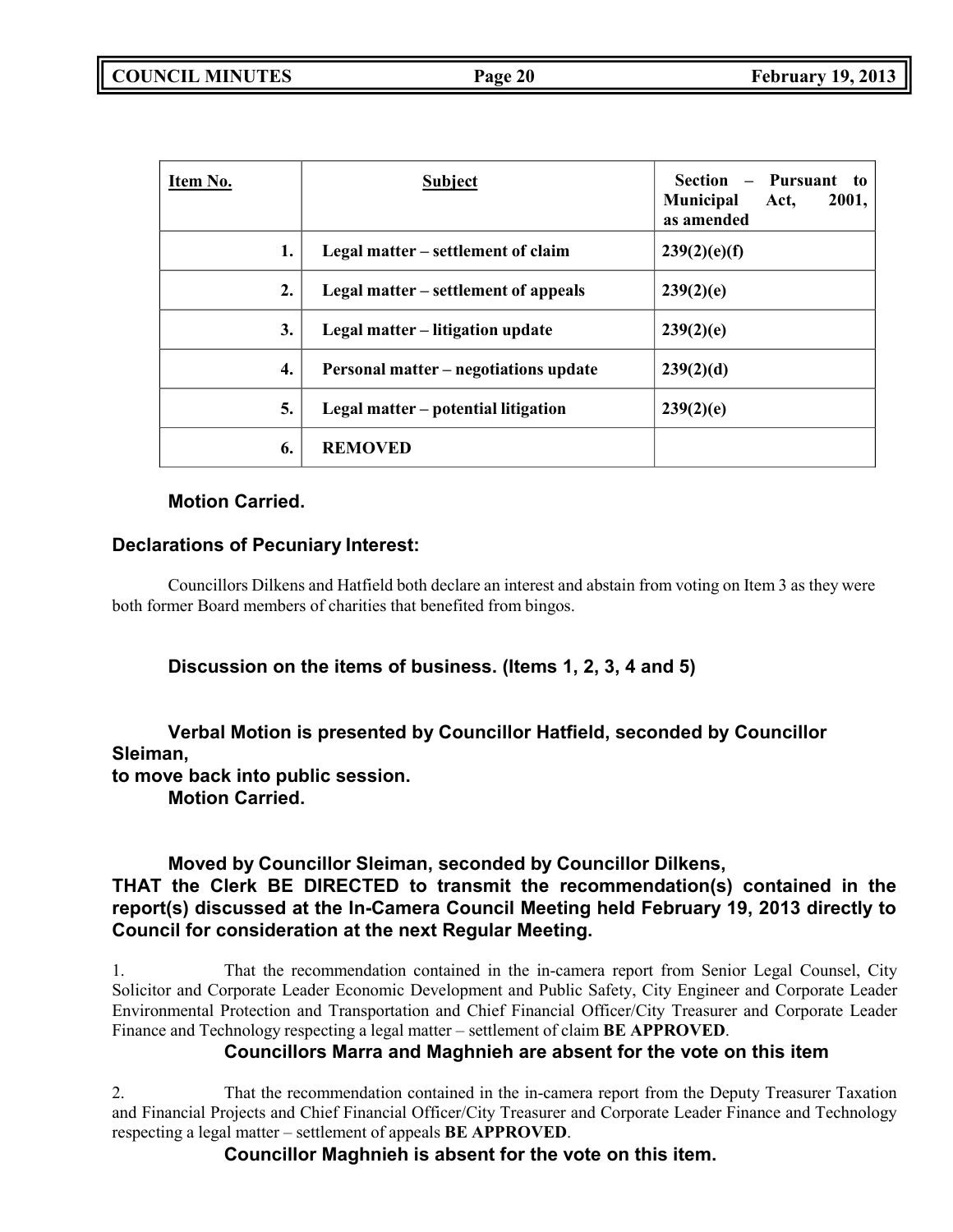3. That the recommendation contained in the revised in-camera report from the City Clerk/Licence Commissioner and Corporate Leader Public Engagement and Human Services and City Solicitor and Corporate Leader Economic Development and Public Safety respecting a legal matter – litigation update **BE APPROVED**.

# **Councillors Hatfield and Dilkens declare an interest on this item and abstain from voting**

# **Councillor Maghnieh is absent for the vote on this item.**

4. That the confidential report from the Manager of Employee Relations, Executive Director Long Term Care and Administrator Huron Lodge, City Clerk/Licence Commissioner and Corporate Leader Public Engagement and Human Services and Community Development and Health Commissioner and Corporate Leader Social Development, Health, Recreation and Culture respecting a personal matter – negotiations update **BE RECEIVED FOR INFORMATION**, and that Administration **BE AUTHORIZED** to proceed in accordance with the verbal direction of Council.

# **Councillor Maghnieh is absent for the vote on this item.**

5. That the recommendation contained in the in-camera report from the Executive Director of Parks and Facilities, Executive Director Recreation and Culture, City Solicitor and Corporate Leader Economic Development and Public Safety, Chief Financial Officer/City Treasurer and Corporate Leader Finance and Technology and Community Development and Health Commissioner and Corporate Leader Social Development, Health, Recreation and Culture respecting a legal matter – potential litigation **BE APPROVED**.

6. ITEM REMOVED.

# **Motion Carried.**

**Moved by Councillor Jones, seconded by Councillor Valentinis, That the special meeting of council held February 19, 2013 BE ADJOURNED. (Time: 4:31 p.m.) Motion Carried.**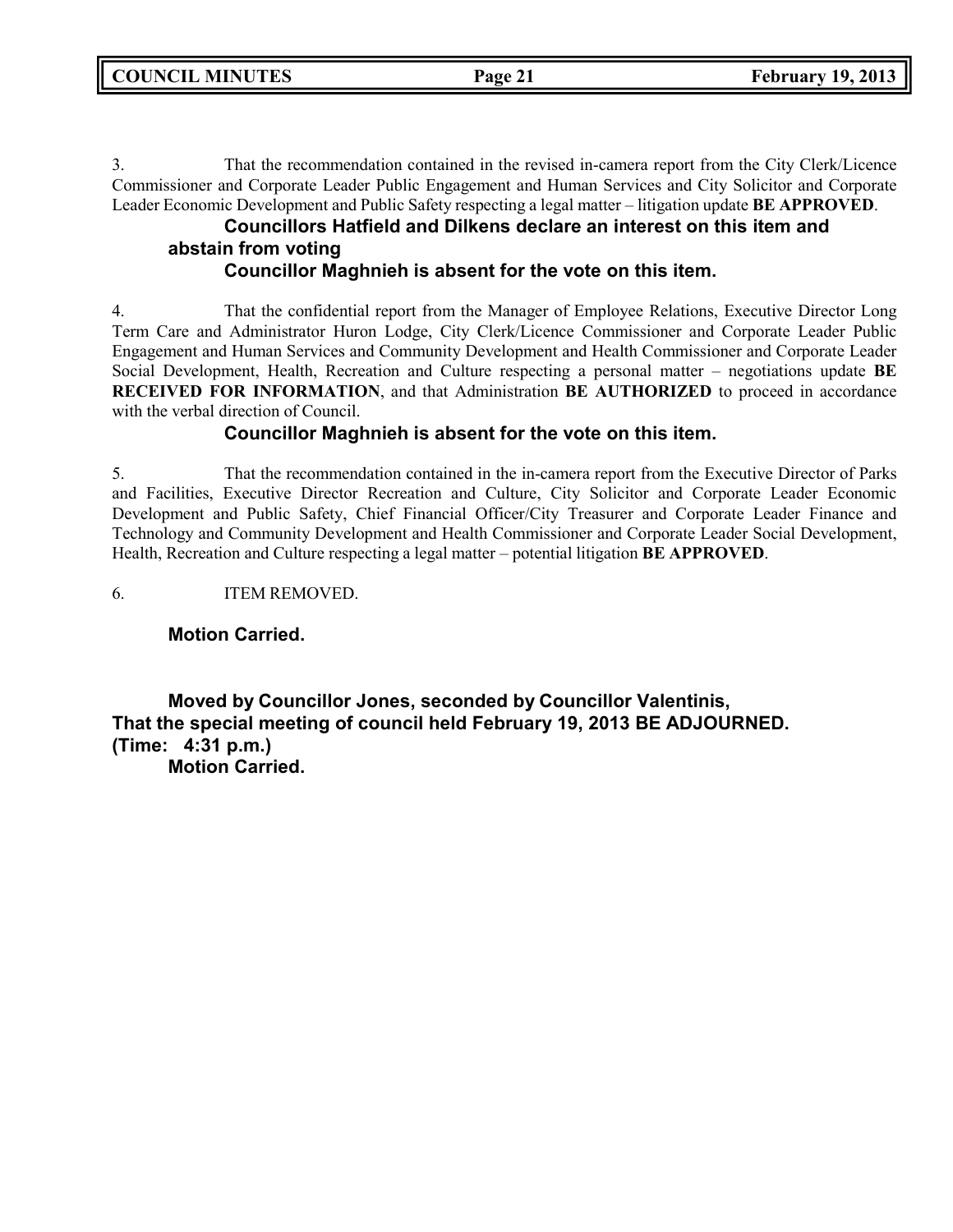| <b>COUNCIL MINUTES</b> | Page 22<br>44 | <b>February 19, 2013</b> |
|------------------------|---------------|--------------------------|
|                        |               |                          |

## **Adopted by Council at its meeting held February 19, 2013 [M54-2013] VC/bm**

**Windsor, Ontario, February 19, 2013**

# **REPORT OF THE STRIKING COMMITTEE of its meeting held** February 4, 2013

**PRESENT:** Mayor E. Francis Councillor J. Gignac Councillor R. Jones Councillor B. Marra Councillor F. Valentinis Councillor P. Hatfield Councillor E. Sleiman Councillor A. Halberstadt Councillor H. Payne Councillor D. Dilkens

# **Declarations of Pecuniary Interest:**

None declared.

Your Committee submits the following recommendations:

(1) That Margaret Payne and Daniel Lee **BE APPOINTED** to the *Windsor Public Library Board* for the term expiring November 30, 2014.

(2) Item 2 is withdrawn.

(3) That the resignation of Kerry Ippolito, representing the lodging/rest homes sector on the *Housing Advisory Committee* **BE ACCEPTED** and that she continue as a resource member only on the Committee

(4) That the resignation of Matthew Child, representing the Essex Region Conservation Authority (ERCA) on the *Windsor Essex County Environment Committee* **BE ACCEPTED** and that Mike Nelson **BE APPOINTED** as the ERCA representative on the Committee.

CHAIR

CITY CLERK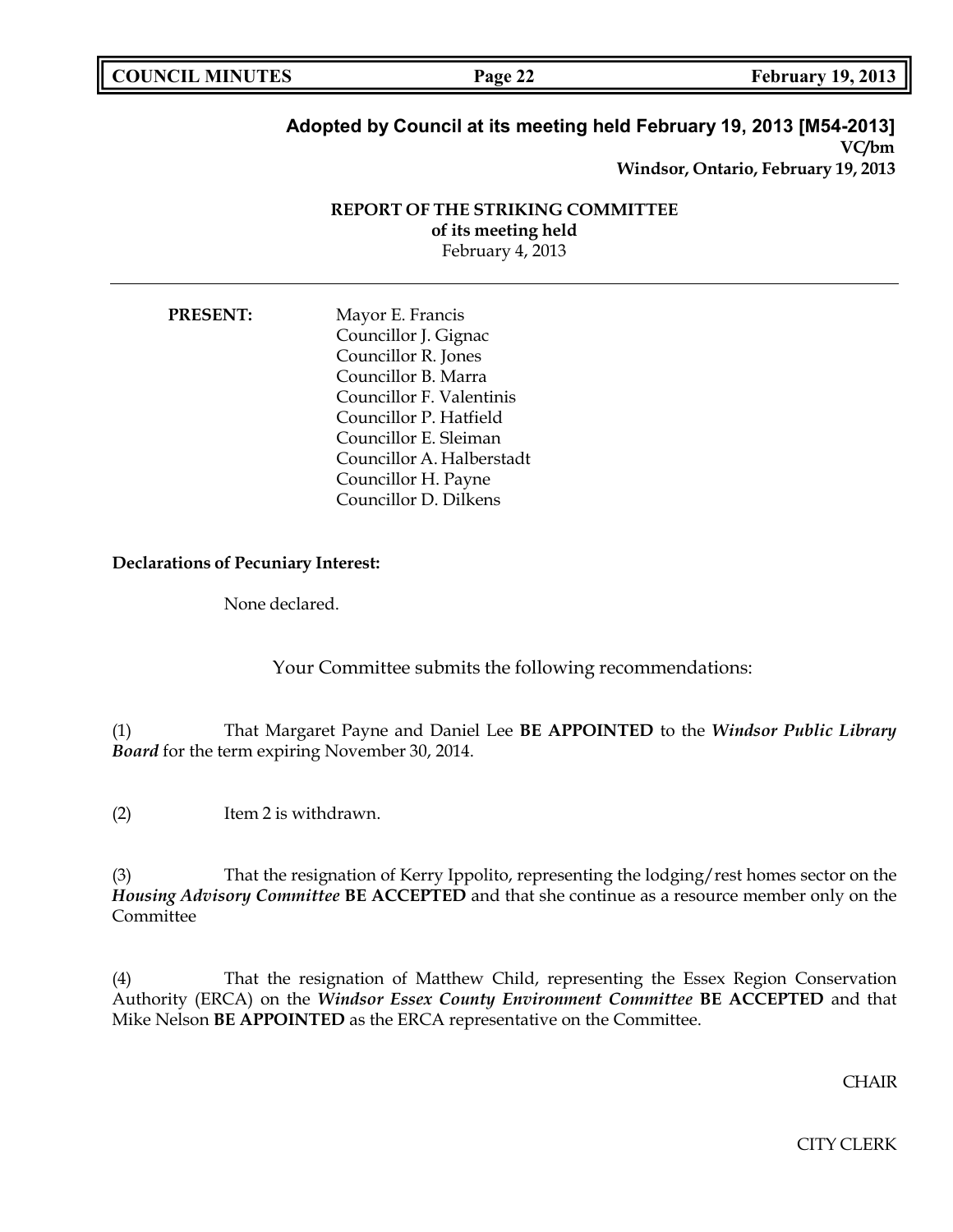# **Adopted by Council at its meeting held February 19, 2013 [M61-2013]**

**/AA** Windsor, Ontario February 19, 2013

# **REPORT NO. 91** of the **ENVIRONMENT, TRANSPORTATION & PUBLIC SAFETY STANDING COMMITTEE**

of its meeting held November 28, 2012

**Present: Councillor J. Gignac Councillor A. Halberstadt Councillor R. Jones Councillor H. Payne Councillor F. Valentinis, Chair**

That the following recommendations of the Environment and Transportation Standing Committee **BE APPROVED:**

Moved by Councillor Gignac, seconded by Councillor Jones,

**THAT** Council **RECEIVE** the Report entitled CQ32-2010 – Collection of Costs for Vehicle Attendances by Windsor Fire and Rescue for information, and

**THAT** the City Solicitor **BE DIRECTED** to draft an amending by-law to amend the Fees and Charges By-law, being By-law 392-2002, as previously amended, by deleting the description for reference #14 of the User Fee Schedule for the Office of the City Solicitor – Fire and Rescue (p.11), under the title "Fee/Service", which states:

*MVA Responses to Non-Resident Commercial Trucks 5 ton & over* and replacing it with:

*MVA Responses to Non-Resident vehicles* Carried.

Clerk's Note: The administrative report authored by the Supervisor of Risk Management dated October 22, 2012 entitled "CQ32-2010 – Collection of Costs for Vehicle Attendances by Windsor Fire and Rescue" is attached as background information.

LIVELINK #16204, SF2012

**CHAIRPERSON**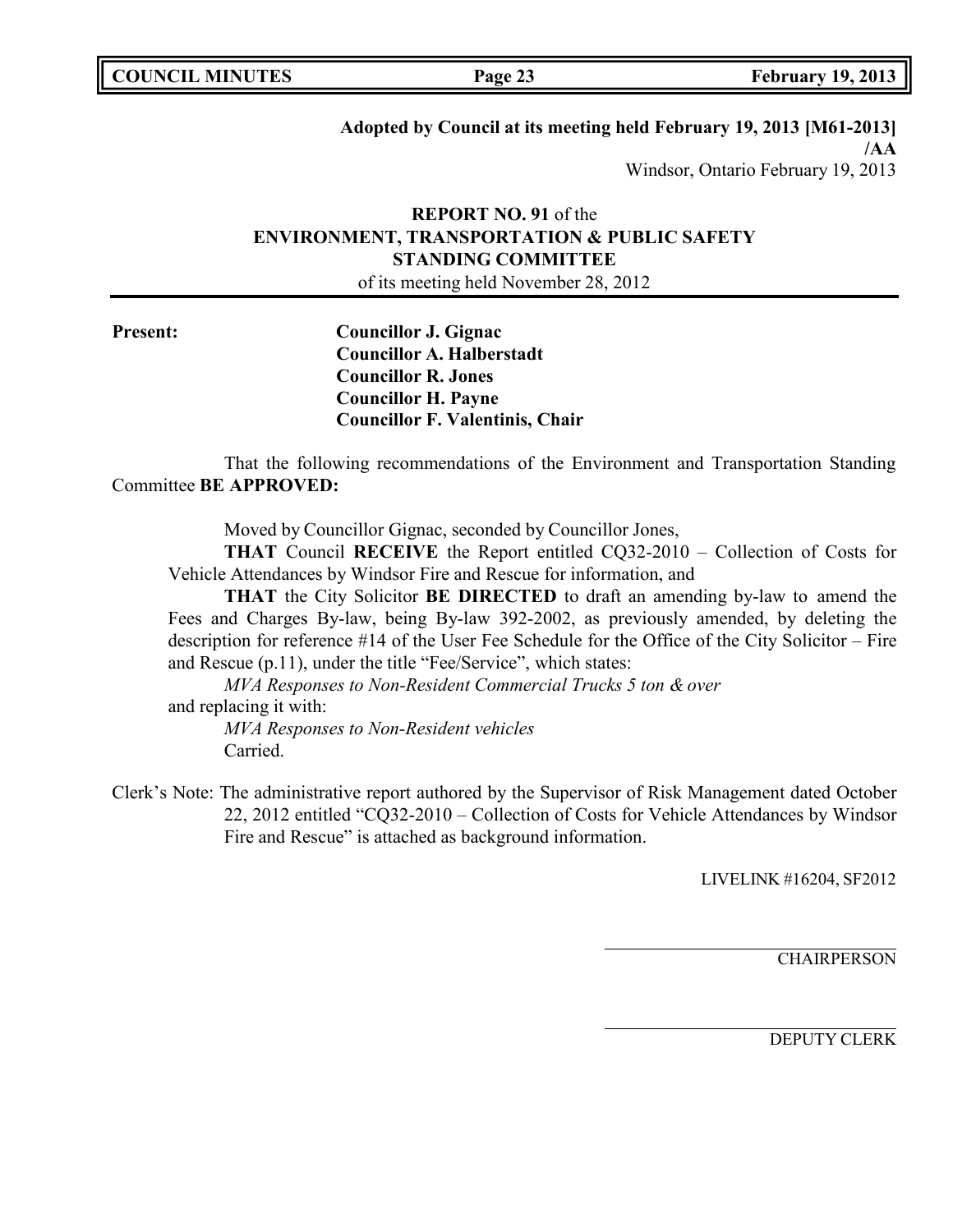| <b>COUNCIL MINUTES</b> |  |
|------------------------|--|
|------------------------|--|

**COUNCIL MINUTES Page 24 February 19, 2013**

# **Adopted by Council at its meeting held February 19, 2013 [M62-2013]**

**/AA** Windsor, Ontario February 19, 2013

# **REPORT NO. 99** of the **ENVIRONMENT, TRANSPORTATION & PUBLIC SAFETY STANDING COMMITTEE**

of its meeting held January 23, 2013

**Present: Councillor J. Gignac Councillor A. Halberstadt Councillor R. Jones, Vice-Chair Councillor H. Payne**

**Regrets: Councillor F. Valentinis**

That the following recommendations of the Environment, Transportation and Public Safety Standing Committee **BE APPROVED:**

Moved by Councillor Halberstadt, seconded by Councillor Gignac,

**THAT** Section 6.1 of By-law 6716 **BE AMENDED** by adding an exemption for the ringing of school bells.

Carried.

Clerk's Note: The administrative report authored by the Manager of Compliance and Enforcement dated December 7, 2012 entitled "Housekeeping Amendments to By-law No. 6716 – A By-law Respecting the Emission of Sounds" is attached as background information.

Livelink 16291, AB2013

VICE CHAIRPERSON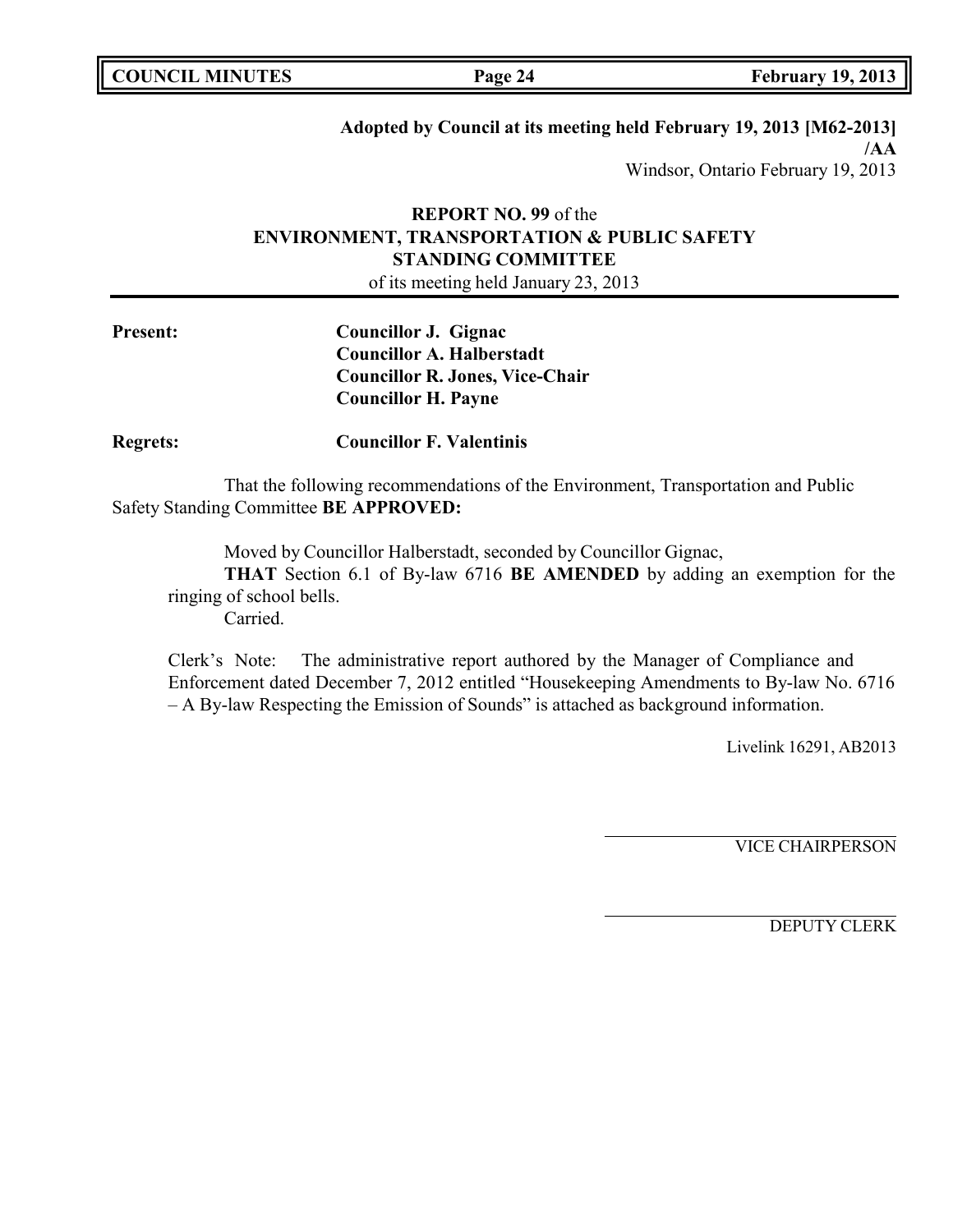| <b>COUNCIL MINUTES</b> |  |
|------------------------|--|
|------------------------|--|

**COUNCIL MINUTES Page 25 February 19, 2013**

# **Adopted by Council at its meeting held February 19, 2013 [M63-2013]**

**/AA** Windsor, Ontario February 19, 2013

# **REPORT NO. 100** of the **ENVIRONMENT, TRANSPORTATION & PUBLIC SAFETY STANDING COMMITTEE**

of its meeting held January 23, 2013

**Present: Councillor J. Gignac Councillor A. Halberstadt Councillor R. Jones, Vice-Chair Councillor H. Payne**

**Regrets: Councillor F. Valentinis**

That the following recommendations of the Environment, Transportation and Public Safety Standing Committee **BE APPROVED:**

Moved by Councillor Payne, seconded by Councillor Halberstadt,

**THAT** the report entitled "*Response to M284-2012 – Additional Controls Related to Animal Welfare and 2012 Spay/Neuter Voucher Program*" responding to the Windsor Essex County Humane Society's suggestions for additional animal welfare controls and summarizing the 2012 Cat Voucher Program **BE RECEIVED** for information; and

**THAT** the Keeping of Animals By- law 8156 **BE AMENDED** to allow for **3** dogs per household; and

**THAT** the 2012 surplus totaling \$25,000.00 from the Cat Voucher Program (Dept. I.D # 0125162 ) **BE CARRIED FORWARD** to the 2013 Cat Voucher program. Carried.

Clerk's Note: The administrative report authored by the Corporate Policy Coordinator dated November 13, 2012 entitled "Response to M284-2012 – Additional Controls Related to Animal Welfare and 2012 Spay/Neuter Voucher Program" is attached as background information.

Livelink 16290, ACL/10884

VICE CHAIRPERSON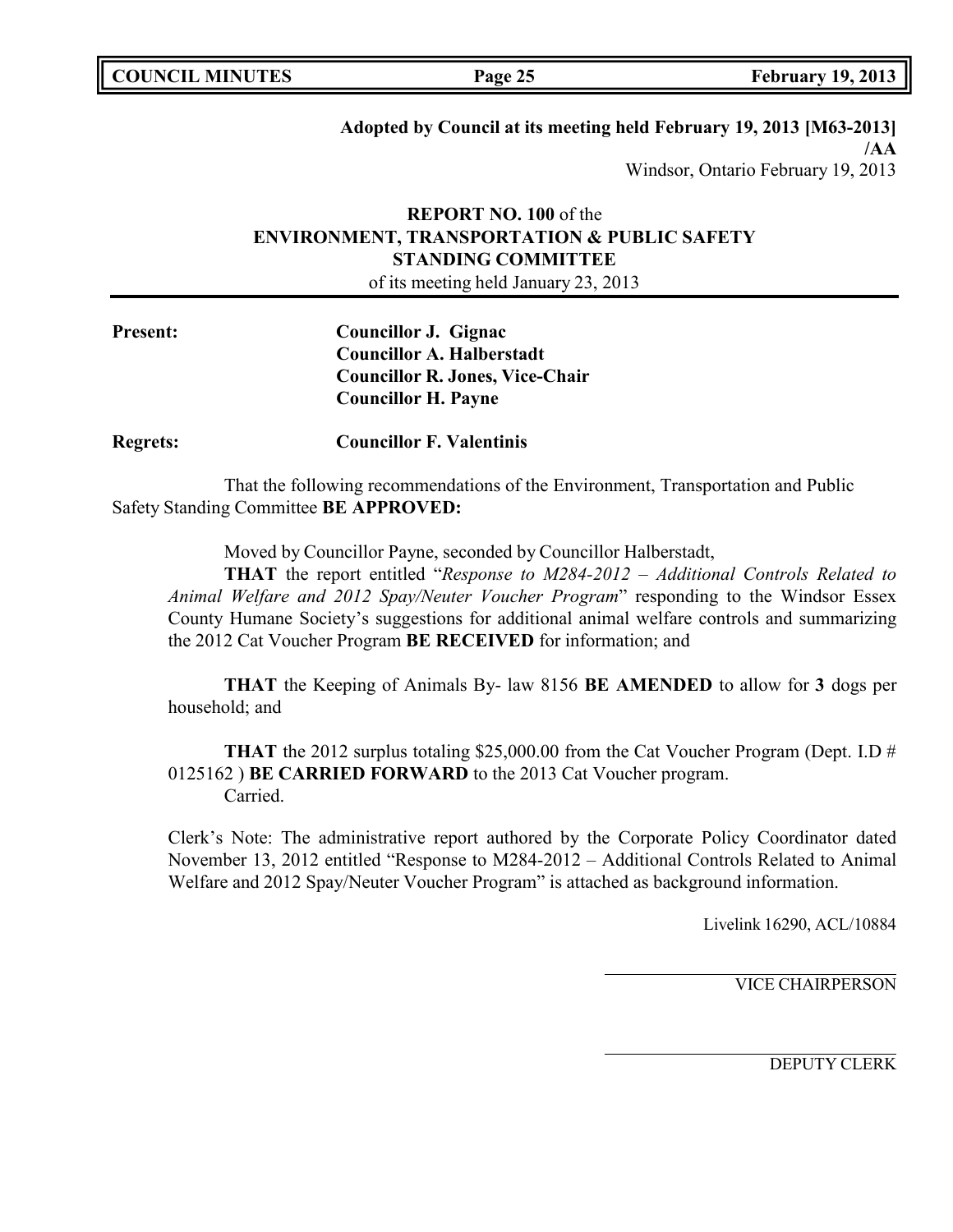| <b>COUNCIL MINUTES</b> |  |
|------------------------|--|
|------------------------|--|

**COUNCIL MINUTES Page 26 February 19, 2013**

# **Adopted by Council at its meeting held February 19, 2013 [M60-2013]**

**AA** Windsor, Ontario February 19, 2013

# **REPORT NO. 101** of the **ENVIRONMENT, TRANSPORTATION & PUBLIC SAFETY STANDING COMMITTEE**

of its meeting held January 23, 2013

| <b>Present:</b> | Councillor J. Gignac                   |
|-----------------|----------------------------------------|
|                 | <b>Councillor A. Halberstadt</b>       |
|                 | <b>Councillor R. Jones, Vice-Chair</b> |
|                 | <b>Councillor H. Payne</b>             |
|                 |                                        |

**Regrets: Councillor F. Valentinis**

That the following recommendations of the Environment, Transportation and Public Safety Standing Committee **BE APPROVED:**

Moved by Councillor Gignac, seconded by Councillor Payne, **THAT** the minutes of the Windsor Essex County Environment Committee meeting held November 1, 2012 **BE RECEIVED** for information. Carried.

Clerk's Note: The minutes of the Windsor Essex County Environment Committee meeting held November 1, 2012 are attached as background information.

VICE CHAIRPERSON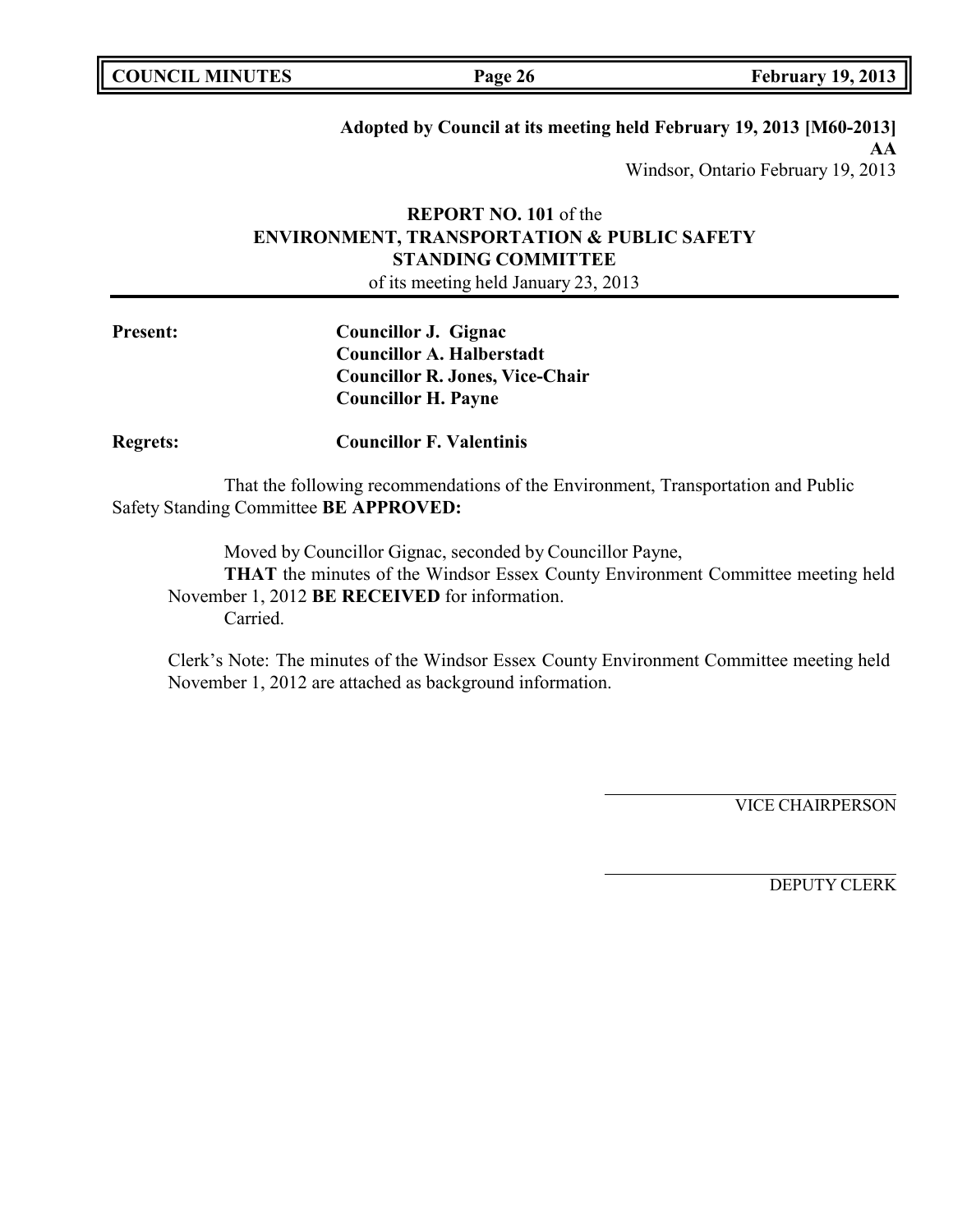| <b>COUNCIL MINUTES</b> |  |
|------------------------|--|
|------------------------|--|

# **Adopted by Council at its meeting held February 19, 2013 [M64-2013]**

**AA** Windsor, Ontario February 19, 2013

# **REPORT NO. 102** of the **ENVIRONMENT, TRANSPORTATION & PUBLIC SAFETY STANDING COMMITTEE**

of its meeting held January 23, 2013

| <b>Present:</b> | Councillor J. Gignac                   |
|-----------------|----------------------------------------|
|                 | <b>Councillor A. Halberstadt</b>       |
|                 | <b>Councillor R. Jones, Vice-Chair</b> |
|                 | <b>Councillor H. Payne</b>             |
|                 |                                        |

**Regrets: Councillor F. Valentinis**

That the following recommendations of the Environment, Transportation and Public Safety Standing Committee **BE APPROVED:**

Moved by Councillor Gignac, seconded by Councillor Payne, **THAT** the minutes of the Windsor Essex County Environment Committee meeting held December 6, 2012 **BE RECEIVED** for information. Carried.

Clerk's Note: The minutes of the Windsor Essex County Environment Committee meeting held December 6, 2012 are attached as background information.

VICE CHAIRPERSON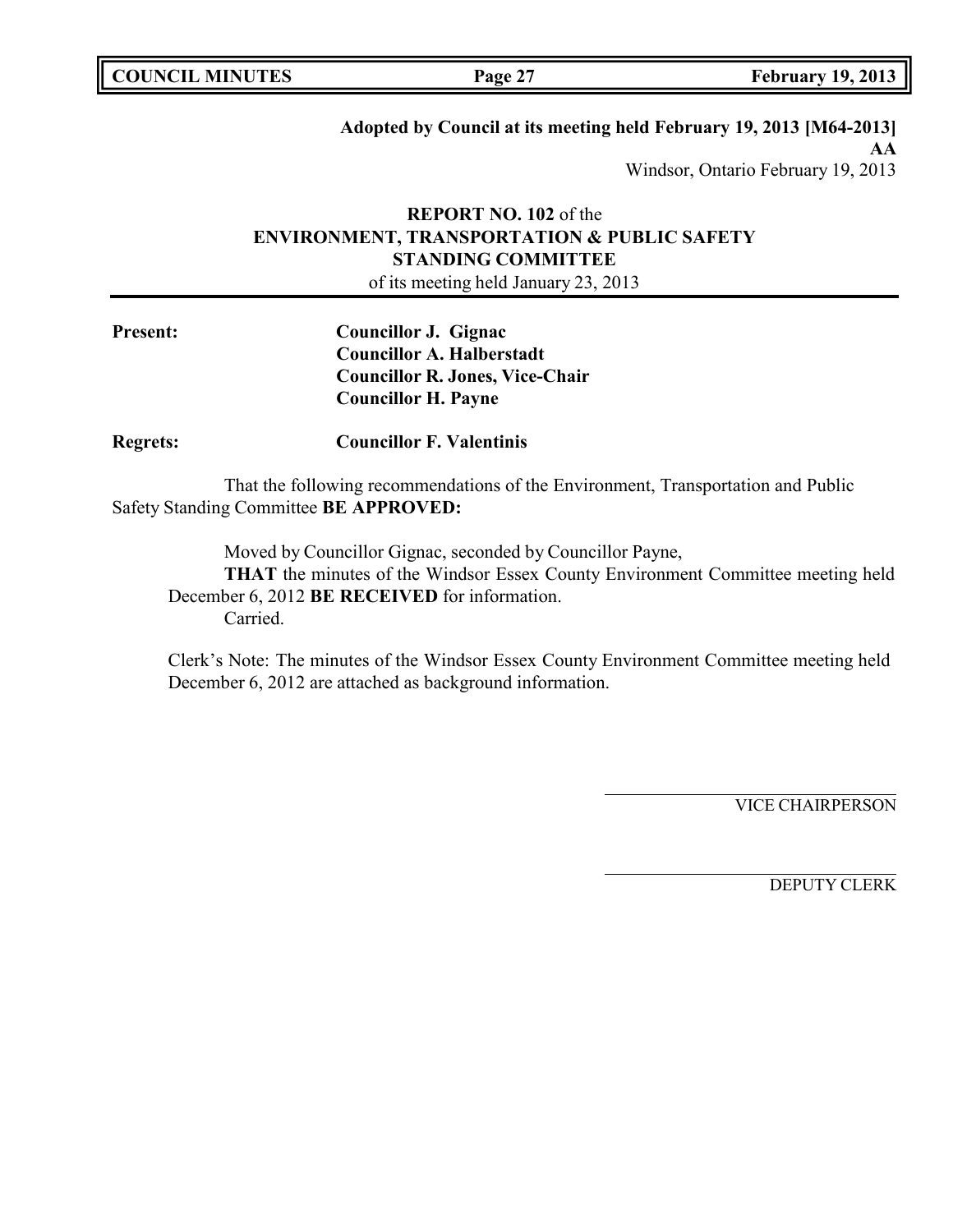| <b>COUNCIL MINUTES</b> |  |
|------------------------|--|
|------------------------|--|

**COUNCIL MINUTES Page 28 February 19, 2013**

# **Adopted by Council at its meeting held February 19, 2013 [M65-2013]**

**/AA** Windsor, Ontario February 19, 2013

# **REPORT NO. 103** of the **ENVIRONMENT, TRANSPORTATION & PUBLIC SAFETY STANDING COMMITTEE**

of its meeting held January 23, 2013

| <b>Present:</b> | Councillor J. Gignac                   |
|-----------------|----------------------------------------|
|                 | <b>Councillor A. Halberstadt</b>       |
|                 | <b>Councillor R. Jones, Vice-Chair</b> |
|                 | <b>Councillor H. Payne</b>             |
|                 |                                        |

**Regrets: Councillor F. Valentinis**

That the following recommendations of the Environment, Transportation and Public Safety Standing Committee **BE APPROVED:**

Moved by Councillor Gignac, seconded by Councillor Payne,

**THAT** the minutes of the Town & Gown Committee meeting held November 30, 2012 **BE RECEIVED** for information.

Carried.

Clerk's Note: The minutes of the Town & Gown Committee meeting held November 30, 2012 are attached as background information.

VICE CHAIRPERSON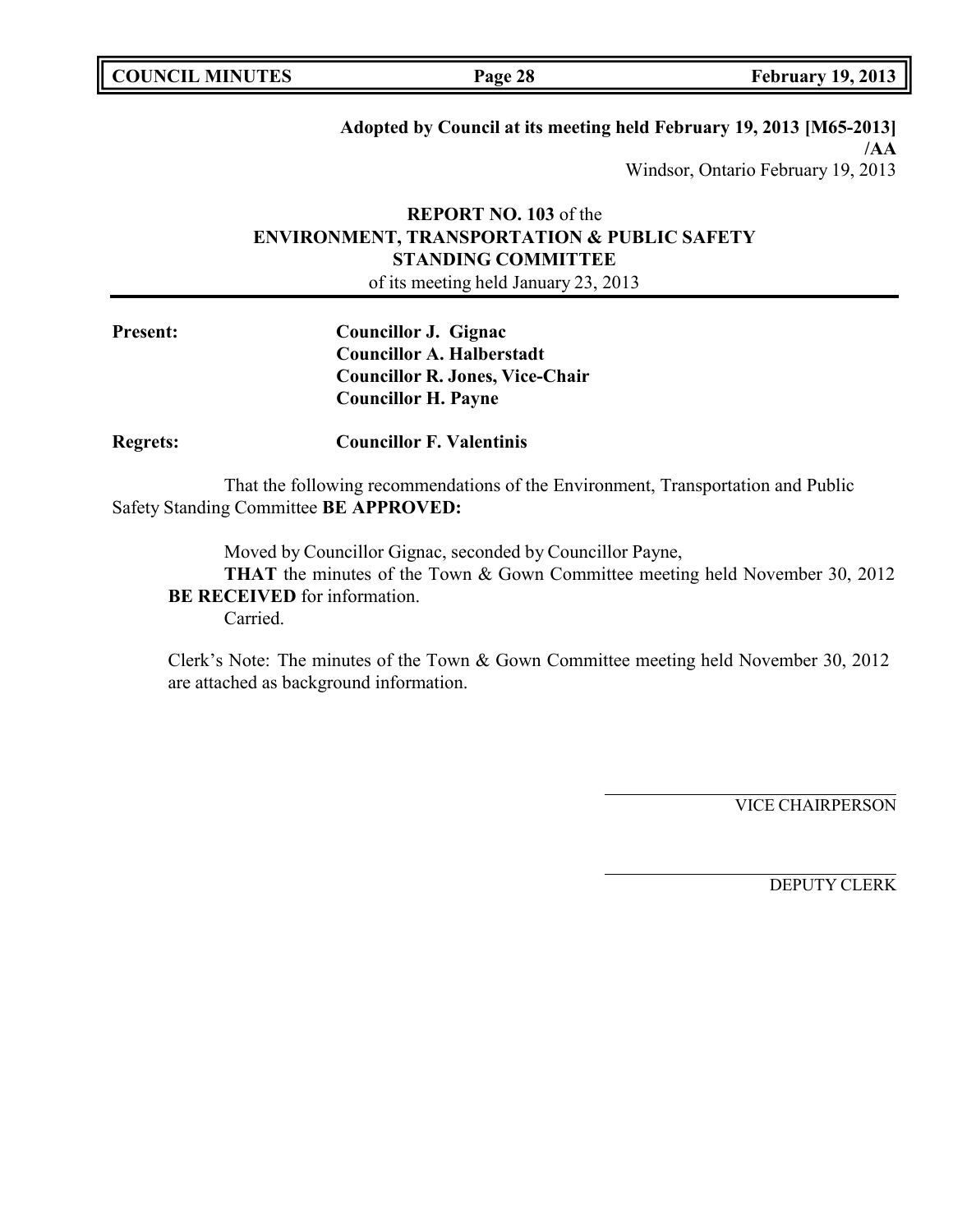| <b>COUNCIL MINUTES</b> |  |
|------------------------|--|
|------------------------|--|

**COUNCIL MINUTES Page 29 February 19, 2013**

# **Adopted by Council at its meeting held February 19, 2013 [M66-2013]**

**/AA** Windsor, Ontario February 19, 2013

# **REPORT NO. 104** of the **ENVIRONMENT, TRANSPORTATION & PUBLIC SAFETY STANDING COMMITTEE**

of its meeting held January 23, 2013

**Present: Councillor J. Gignac Councillor A. Halberstadt Councillor R. Jones, Vice-Chair Councillor H. Payne**

**Regrets: Councillor F. Valentinis**

That the following recommendations of the Environment, Transportation and Public Safety Standing Committee **BE APPROVED:**

Moved by Councillor Gignac, seconded by Councillor Payne,

**THAT** the minutes of the Essex-Windsor Solid Waste Authority meetings held May 1, 2012; August 8, 2012; October 2, 2012 and November 6, 2012 **BE RECEIVED** for information. Carried.

Clerk's Note: The minutes of the Essex-Windsor Solid Waste Authority meetings held May 1, 2012; August 8, 2012; October 2, 2012 and November 6, 2012 are attached as background information.

VICE CHAIRPERSON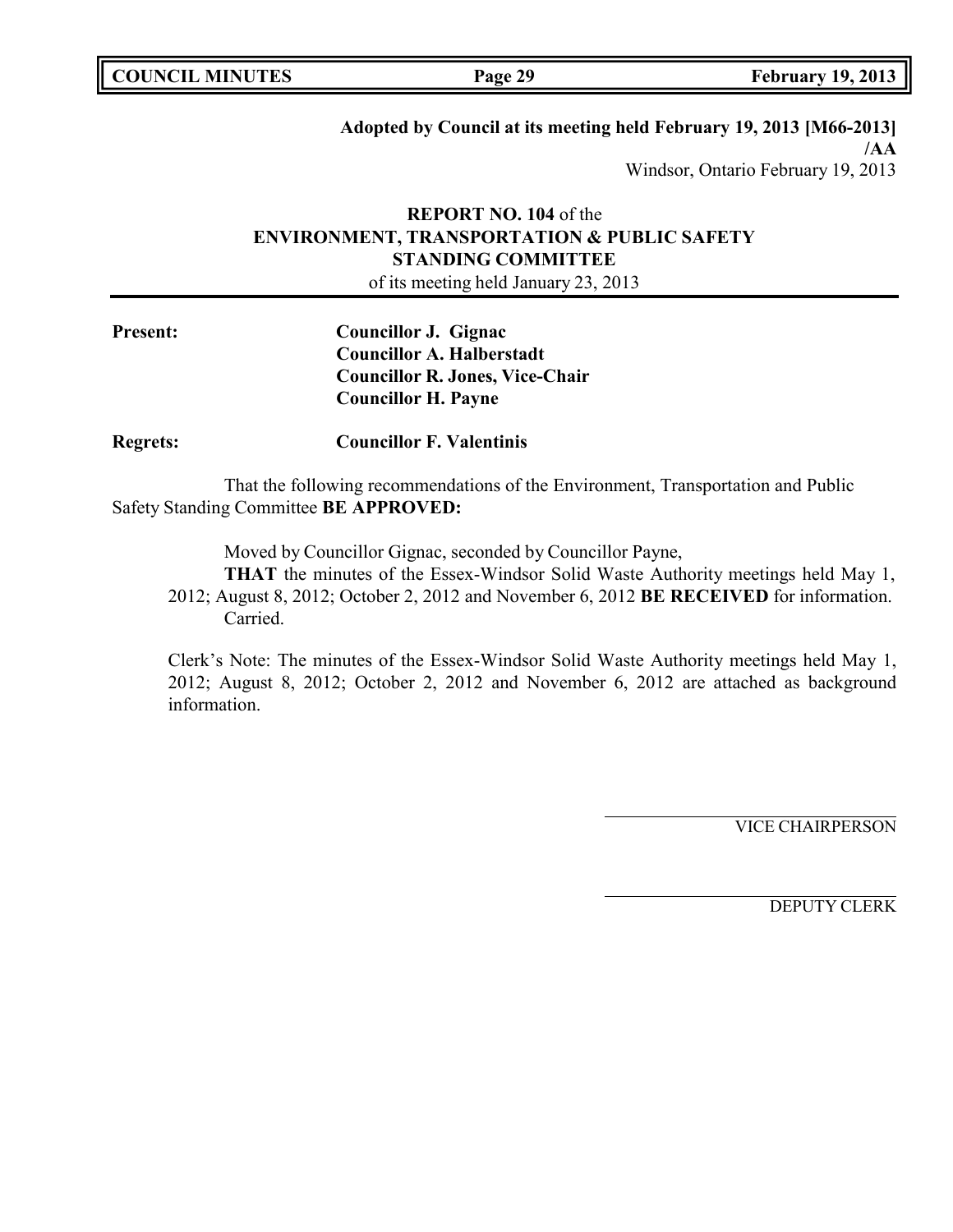| <b>COUNCIL MINUTES</b> |  |
|------------------------|--|
|------------------------|--|

**COUNCIL MINUTES Page 30 February 19, 2013**

# **Adopted by Council at its meeting held February 19, 2013 [M67-2013]**

**/AA** Windsor, Ontario February 19, 2013

# **REPORT NO. 105** of the **ENVIRONMENT, TRANSPORTATION & PUBLIC SAFETY STANDING COMMITTEE**

of its meeting held January 23, 2013

**Present: Councillor J. Gignac Councillor A. Halberstadt Councillor R. Jones, Vice-Chair Councillor H. Payne**

**Regrets: Councillor F. Valentinis**

That the following recommendations of the Environment, Transportation and Public Safety Standing Committee **BE APPROVED:**

Moved by Councillor Halberstadt, seconded by Councillor Gignac,

**THAT** Report No. 66 of the Windsor Essex County Environment Committee of its meeting held November 1, 2012 **BE ADOPTED** as presented; and further

**THAT** administration **BE DIRECTED** to forward the resolution to the Association of Municipalities of Ontario (AMO) and the Federation of Canadian Municipalities (FCM). Carried.

Clerk's Note: Report No. 66 of the Windsor Essex County Environment Committee regarding urban tree policies is attached as background information.

VICE CHAIRPERSON